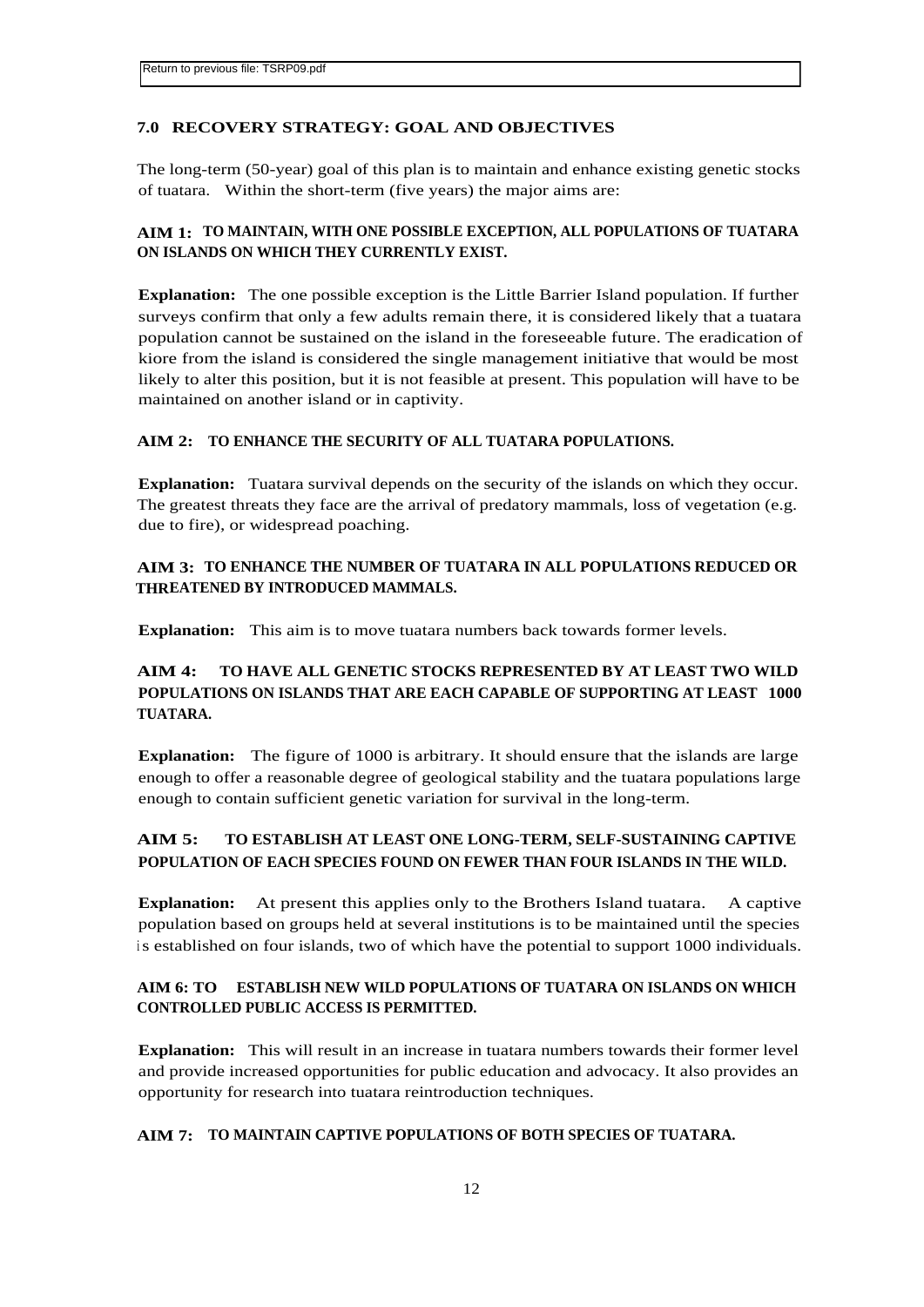**Explanation:** Captive populations are to be used primarily to build up stocks of depleted populations, for research that will assist the conservation of the species in the wild, and for education and advocacy. Only a few individuals are likely to see tuatara in the wild because of restrictions of access to the vulnerable islands on which they occur and because of the largely nocturnal habits of tuatara, so captive animals are important to allow many more people to appreciate this animal, which is very special to New Zealand.

These aims are summarised in Table 1 below for each type of tuatara:

| Type of tuatara         | Islands<br>inhabited<br><b>DOW</b> | <b>Islands</b><br>b e<br>$\mathbf{1} \cdot \mathbf{0}$<br>inhabited by<br>mid-1997 | Present<br>population<br>(approx.) | Potential<br>population' | Present Independently<br>independently<br>managed<br>c a p i i v e<br>populations <sup>2</sup><br>DOW <sub></sub> | managed<br>captive popula-<br>tions long-term |
|-------------------------|------------------------------------|------------------------------------------------------------------------------------|------------------------------------|--------------------------|-------------------------------------------------------------------------------------------------------------------|-----------------------------------------------|
| <b>Brothers tuatara</b> |                                    | 3                                                                                  | 300                                | at least 2300            | 0                                                                                                                 |                                               |
| Northern tuatara        | 25                                 | 26                                                                                 | 10,000                             | 77,000                   | $4^3$                                                                                                             | 0                                             |
| Cook Strait tuatara     | 4                                  | 5                                                                                  | 45,000                             | at least 46,000          |                                                                                                                   |                                               |

#### **TABLE 1** Objectives for tuatara recovery

<sup>1</sup> Number potentially supported after many generations on habitats established by mid-1997

 $2$  A captive population is defined here as one containing adults of both sexes in reproductive condition. It may consist of several sub-populations held at different institutions.

 $3$  Populations from Little Barrier, Stanley, Cuvier and Red Mercury Islands are currently managed independently.

#### **8.0 RECOVERY STRATEGY: WORK PLAN**

**Actions required urgently for tuatara in general are first listed. Actions required for specific taxa are then listed in approximate chronological sequence for that taxon.**

## **ALL TUATARA POPULATIONS**

## **OBJECTIVE 1: PROCEDURES FOR INCREASING THE SECURITY OF ALL POPULATIONS**

**Purpose** : Stringent procedures are essential to minimise the possibility of predator introduction or fires on all tuatara islands, and to minimise the impact if either does occur.

**Comments**: 1. Signs should be posted on all landing locations on all tuatara islands to explain to the public that access is restricted, and the reasons why. (This recommendation is subject to DoC policy on the placement of signs.)

2. Procedures for preventing marijuana cultivation on northern islands (especially the Poor Knights and Hen and Chickens) are required.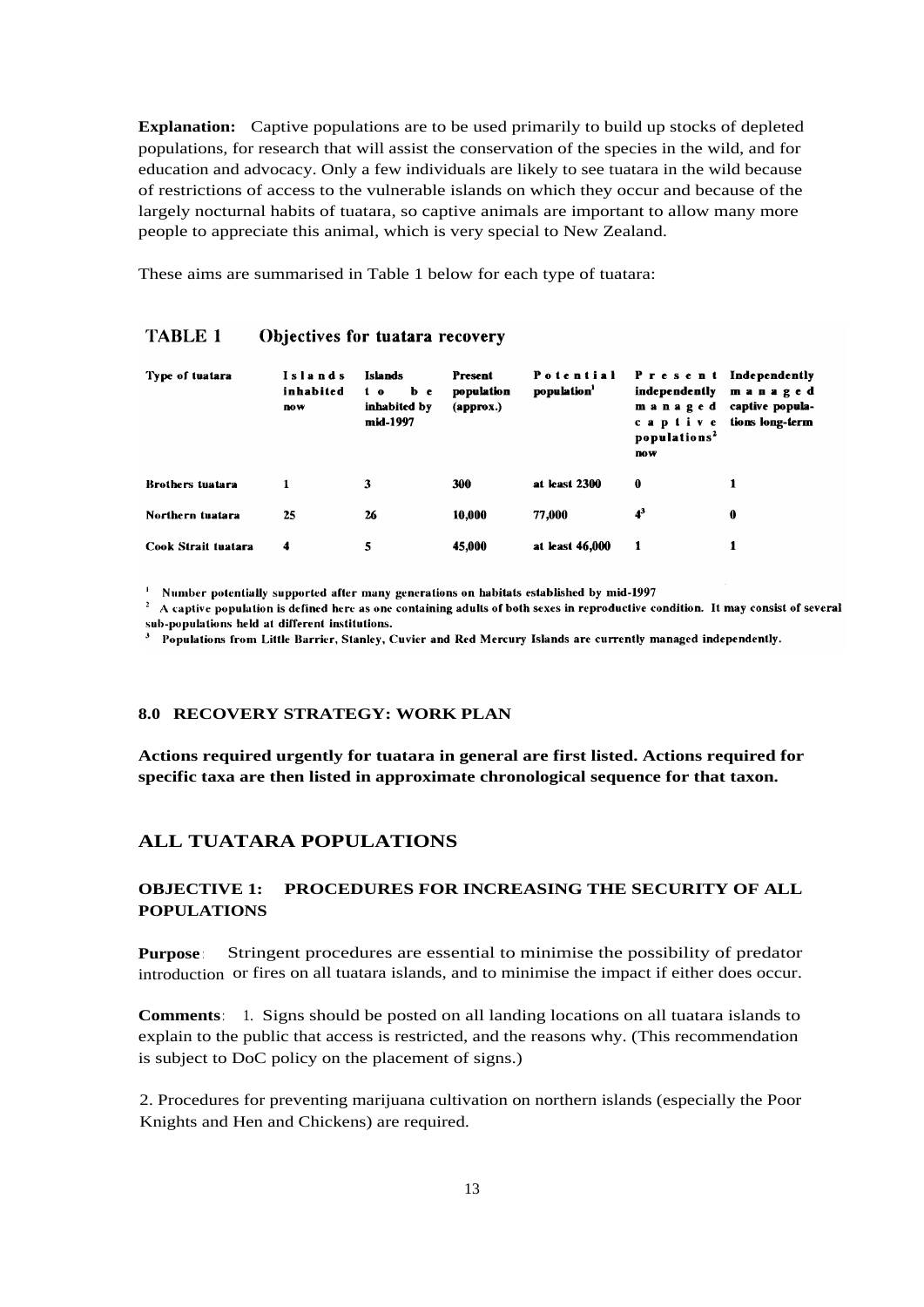3. Owners of charter or fishing boats known to approach tuatara islands within 300 m should be required to maintain their boats in a rodent-free state.

4. Illegal landings of helicopters with fishing parties on islands need to be prevented.

5. Any legal visitors to the islands must be given a stringent, written list of instructions stating that fires and smoking are not permitted and that stores are to be packed in a rodentfree manner.

6. All rodent-free tuatara islands should be visited at least once a year if possible to confirm the presence of tuatara, the absence of rats, and to maintain the legibility and visibility of landing warning signs.

7. Staffed islands with frequent visitors (e.g., Stephens) must have formal procedures for monitoring the rat-free status of the island and of incoming stores and luggage on a continuous basis. The Stephens Island Rodent Contingency Plan written by Derek Brown (DoC Nelson/Marlborough) provides a useful model for other islands.

**Key Personnel:** All DoC conservancies managing tuatara islands (Northland, Auckland, Waikato, Bay of Plenty, Nelson-Marlborough) to implement. Consultation with MoT, Maori owners, other visitors, and local boatowners is necessary to explain and obtain support for these measures.

# **BROTHERS TUATARA**

# **OBJECTIVE 2. INCREASED SECURITY OF THE NORTH BROTHER ISLAND POPULATION**

**Purpose:** To increase the security of the tuatara population on North Brother Island.

**Comments**: A high level of surveillance and frequent monitoring is required while this island remains the only site where the Brothers tuatara is found. Landing warning notices and rodent contingency plans, which are required for all tuatara islands (see above), are of extreme importance for this population. Improved liaison with MoT is required to obtain support for and compliance with rodent contingency plans. The feasibility and benefits of staffing the island over summer (at least December-February) when recreational boating in Cook Strait is frequent should be investigated. The population should be censused at at least six-monthly intervals (preferably including the months of November or January, when previous censuses have been carried out) until further wild populations of this species have been established. Locals who are regularly on boats within sight of North Brother Island should be encouraged to watch for and report any suspicious activities on the island.

**Progress**: Permanent bait stations were set up on the island in May 1992.

**Key Personnel:** DoC Nelson-Marlborough to implement rodent contingency plans in conjunction with MoT, to establish surveillance and monitoring schedules in consultation with MoT, local boatowners and other suitable parties, and to investigate the feasibility of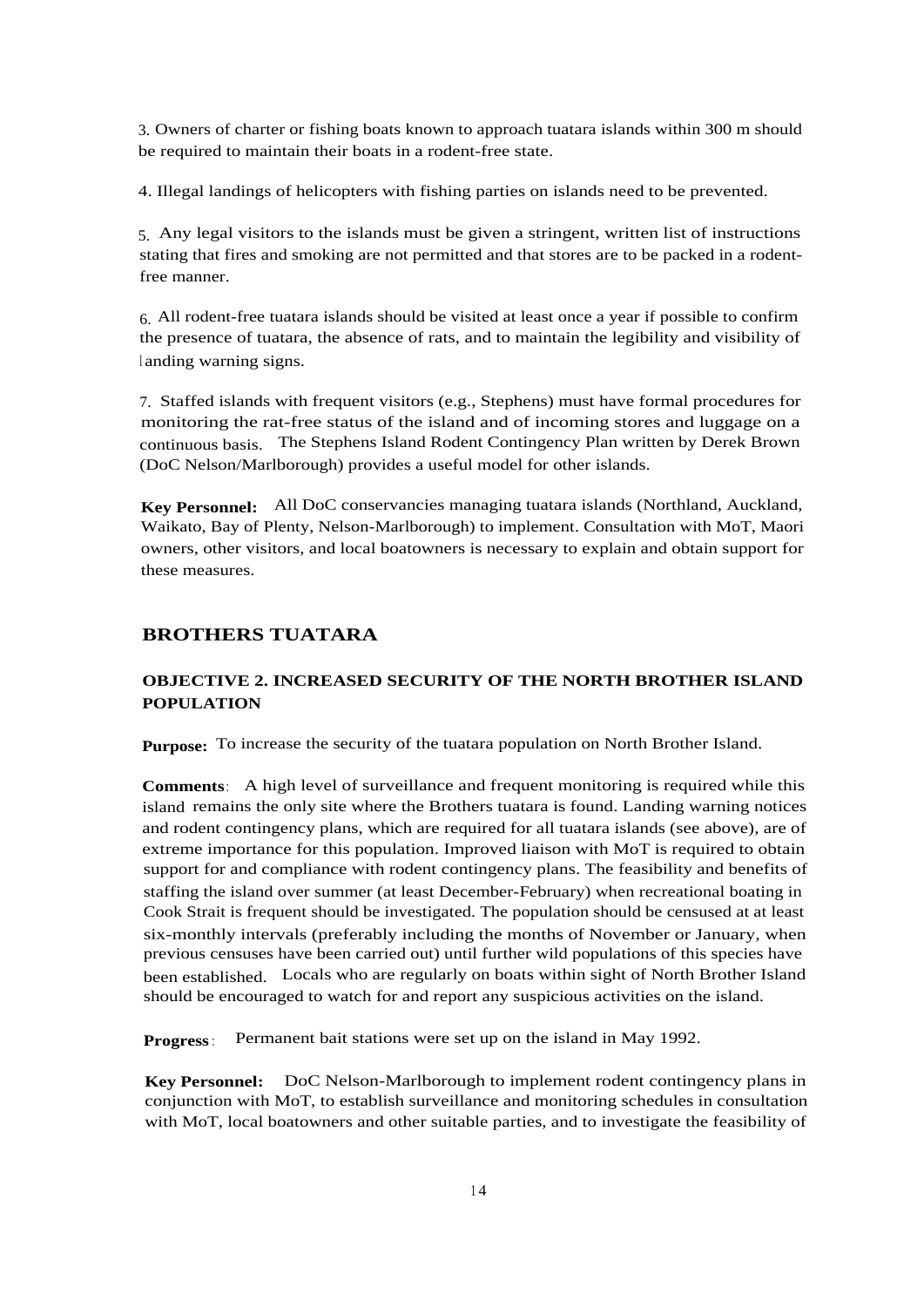staffing over summer. Dr C.H. Daugherty (VUW) and DoC S&R to provide advice regarding census techniques.

# **OBJECTIVE 3. ESTABLISH TWO NEW WILD POPULATIONS PLUS ONE CAPTIVE POPULATION OF THE BROTHERS TUATARA**

**Purpose:** To establish Brothers tuatara in the wild on at least two islands capable of supporting at least 1000 tuatara each, and to establish one long-term, self-maintaining population of Brothers tuatara in captivity.

**Comments**: The security of this species of tuatara should be increased by having it represented on at least two further islands. The first two islands chosen should be within the Cook Strait-Marlborough Sounds region to ensure climatic similarities with North Brother Island, and should not be available for public access. Several islands have been suggested as possible sites (Appendix 7); those with the greatest potential need to be investigated further and others considered. The first island chosen should be ready to receive tuatara within the next two years and the second within the next four years. South Brother Island is close to North Brother (Appendix 7), but should not be considered for a transfer attempt because its more or less pristine condition qualifies it as a "minimum impact" island on which transfers should not normally take place (Atkinson, 1990). However, it could already possess a population of tuatara and should be surveyed to establish this point.

The feasibility of establishing the first new population with adults (e.g., about 10 males and 10 gravid females) from North Brother Island should be examined. The population on North Brother should be large enough to sustain this level of removal. The second island should be stocked using juveniles from eggs incubated in captivity.

Some eggs will need to be collected from North Brother Island during 1989, 1990 and 1991 to obtain sufficient numbers of juveniles for all predicted uses (15 juveniles to a captive breeding facility; plus at least 50-100 juveniles to one or more new islands).

Captive populations need to be maintained at least until Brothers Island tuatara are established on sufficient islands for their status to change to `rare' (Red Data Book category). Brothers Island tuatara could eventually replace Cook Strait tuatara as the taxon used for display for education and advocacy purposes.

A transfer proposal will need to be prepared according to the Transfer Guidelines For Indigenous Terrestrial Fauna and Flora (DoC Policy 17 September 1990) and a monitoring to judge the success of the transfer will have to be set up. (Such a programme might take the form of that proposed to evaluate a Somes Island transfer of Cook Strait tuatara ( Objective 13)).

**Progress**: 208 eggs were collected in total from North Brother Island in 1989-91; 94 hatchlings survive and 73 eggs are still incubating (December 1991). The hatchlings are currently spread among three captive facilities. Two further captive facilities are developing sites to hold these remaining expected hatchlings.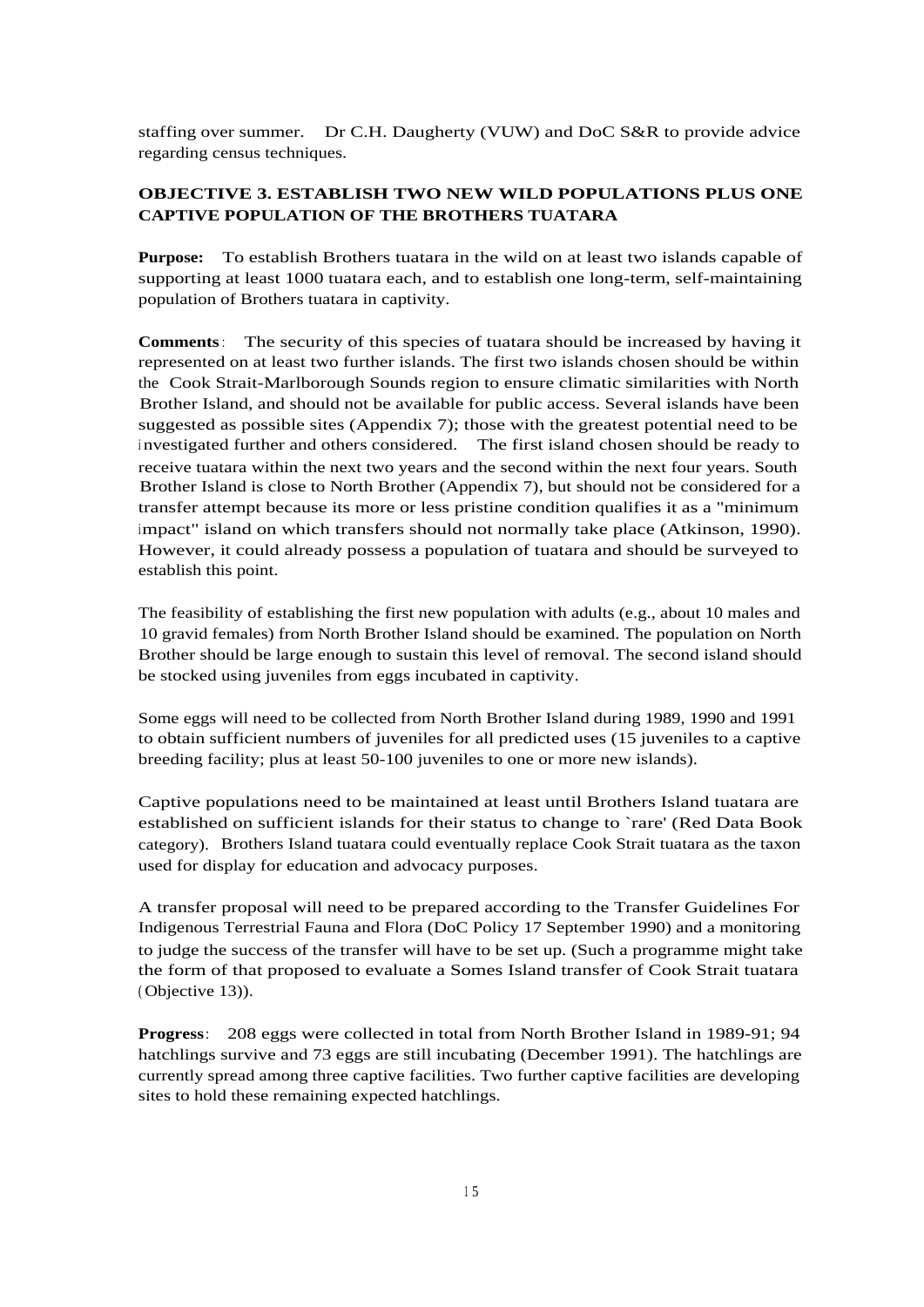**Key Personnel:** DoC Nelson-Marlborough to survey South Brother Island. DoC Nelson-Marlborough to investigate and decide on suitable translocation islands in consultation with Recovery Group and DoC Wellington.

## **NORTHERN TUATARA**

## **OBJECTIVE 4. CAPTIVE BREEDING OF NORTHERN TUATARA FROM STANLEY ISLAND, RED MERCURY ISLAND AND CUVIER ISLAND**

**Purpose:** To survey these islands, collect any tuatara found, establish them in a captive breeding facility on the mainland, and attempt to raise juveniles for re-introduction to the source island following kiore eradication.

**Comments**: Ideally, if resources allow, the tuatara re-introduced to each of these islands should come from the stock previously on the island. Although significant genetic differences have not been detected between the different stocks, this is not proof that they do not exist. However, a five-year time-frame should be imposed on this. If satisfactory progress is not being made with the captive populations of any of these stocks after this period, consideration should be given to using Northern tuatara from other islands for re<sup>i</sup> ntroduction.

**Progress**: During 1990/91 expeditions to Stanley, Red Mercury and Cuvier resulted in the removal of 15, 11 and 6 adult tuatara respectively to Auckland Zoo. One Stanley Island tuatara died from chronic disease soon after transfer. Three of the Red Mercury females collected were induced to lay eggs by injection of oxytocin in 1990. The eggs produced were incubated at VUW and 14 hatched successfully. Both Cuvier Island females were treated with oxytocin in November 1991 but failed to produce eggs. Blood samples were taken from all captive animals from the three islands in February-March 1991 and analysed for sex hormone concentrations. The results suggest that reproductive activity in these animals is reduced compared with wild Northern tuatara, but not non-existent (Cree and Daugherty, 1991, Crec et al., 1991a). There are at least two female tuatara known to remain on Red Mercury Island. Six animals known on Stanley Island in 1989 were not found during surveys before and after the recent poison drop there.

**Actions to Follow**: Each population is being housed separately so that with suitable screening procedures the adults as well as any juveniles produced could eventually be returned to their source island, if appropriate. A captive management plan will be developed to summarise a programme for monitoring and enhancing reproduction in the adults. In the years subsequent to 1990, egg incubation and rearing of juveniles should be carried out in appropriate quarantine conditions, either at the adult husbandry site or elsewhere. Work on restoring the islands is identified in objective 8.

**Key Personnel:** Institutions holding northern tuatara. Facilities chosen should have experience in maintaining tuatara and must be able to provide a large, outdoor enclosure in which animals can be maintained following recommended procedures (Appendix 4). They must be willing to work closely with scientists to monitor reproductive and nutritional condition and carry out artificial egg incubation. Quarantine facilities for rearing hatchlings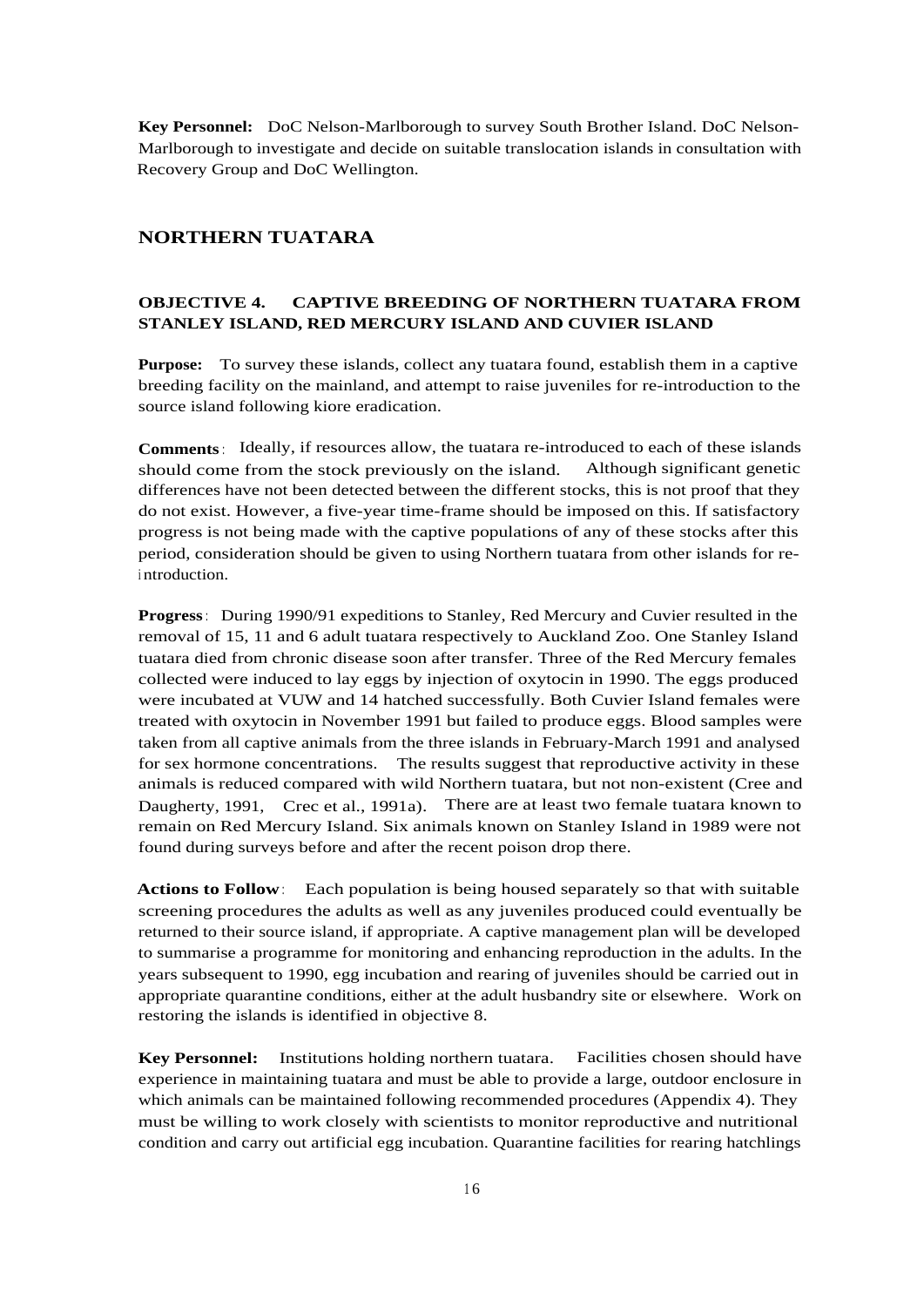outdoors to 3-4 years of age will be required (this could be carried out at a location separate from the adults).

Drs A. Cree (Otago University) and C.H. Daugherty (VUW) and holding institutions to set up monitoring and reproduction enhancing programme for incorporation in captive management plan to be produced by Barbara Blanchard (Wellington Zoo).

## **OBJECTIVE 5: SURVEY TO ESTABLISH THE STATUS OF NORTHERN TUATARA ON LITTLE BARRIER ISLAND.**

**Purpose:** To estimate the numbers and reproductive status of tuatara on Little Barrier Island to enable recommendations to be made for the management of this population (Objective 6 below).

**Comment**: The initial reconnaissance survey carried out in February 1991, during which four adults were found, needs following up with a further two surveys in late spring/early summer 1992 and late summer/early autumn 1993 (Whitaker and Daugherty, 1991). Search effort should be concentrated on the northern half of the island.

## **OBJECTIVE 6: MANAGE LITTLE BARRIER TUATARA ON THE ISLAND, EITHER THROUGH ISLAND TRANSFER OR CAPTIVE BREEDING.**

**Purpose**: To ensure the long-term survival of the Little Barrier tuatara population as a distinct entity in its natural habitat.

**Comment**: The presence of a self-sustaining population of Northern tuatara on Little Barrier is the desired long-term aim. Ideally this should be achieved with the stock currently on the island. The Little Barrier population is particularly significant for the following reasons (Whitaker and Daugherty, 1991): The population is of scientific interest as it occurs in an `inland' forest similar to those occupied by tuatara in the past on the mainland; Little Barrier has the most diverse reptile fauna of any island that includes tuatara; Little Barrier has the potential for a huge population of tuatara un-matched elsewhere; as the only northern island with a resident caretaker, Little Barrier has high security for a population and a potential for public education and tourism if tuatara numbers can be built up.

The results of the reconnaissance survey of Little Barrier Island in February 1991 suggest that, under present conditions, this population is unlikely to be self-sustaining, and therefore has no long-term future. Low numbers of tuatara may relate to the presence of kiore. More are considered a direct threat to eggs and young through predation or may inhibit reproduction through competition for food.

It is also conceivable that other changes associated with the removal of cats in the 1980s, e.g. a marked increase in the numbers of small burrow-nesting seabirds on the island, might allow a tuatara population to maintain itself there in the presence of kiore. Therefore either a near extinct population of tuatara is now on a slow and tenuous path to recovery following cat eradication; or alternatively, the population is low and will remain depressed because of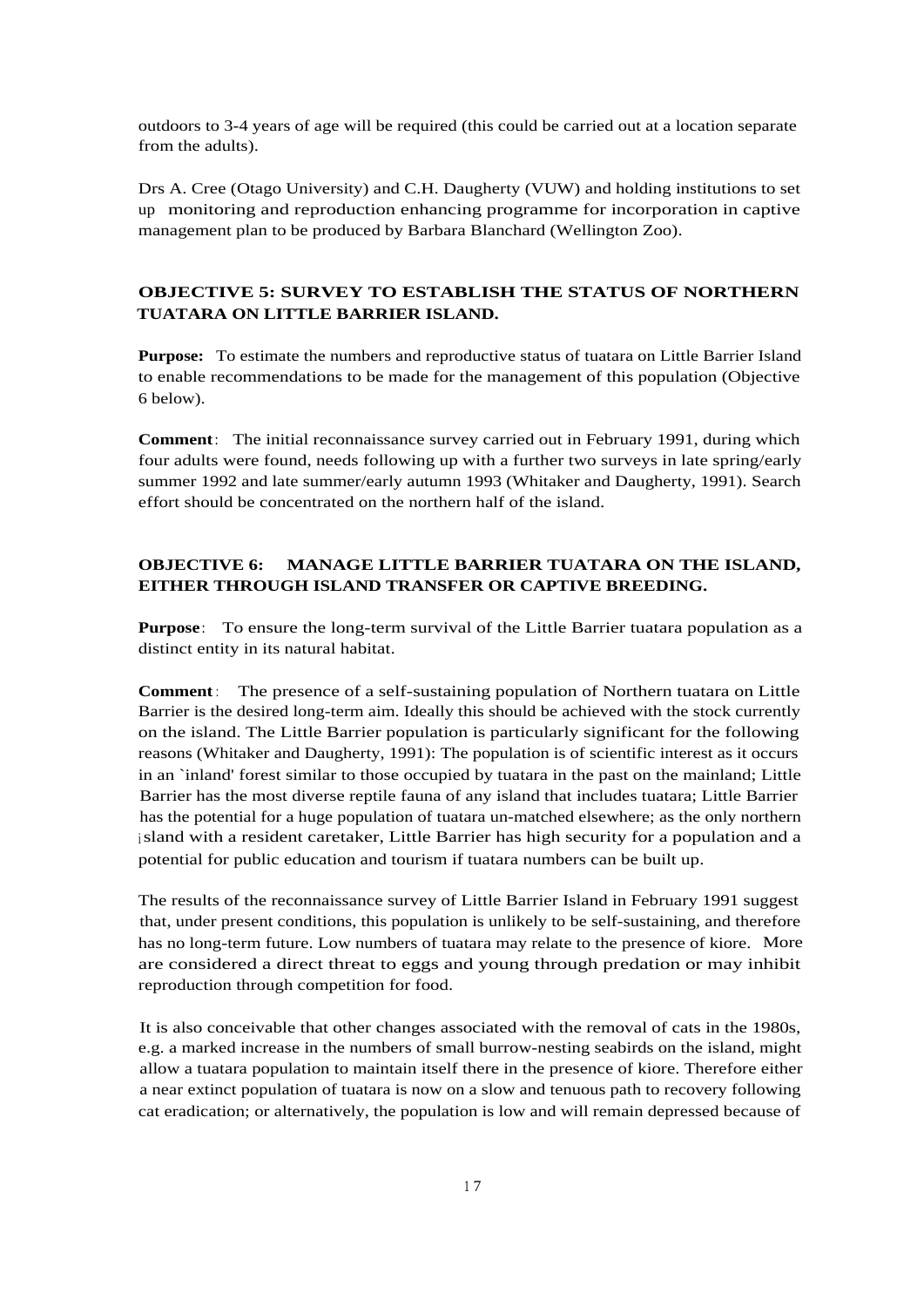kiore predation and competition. These interactions need to be researched, understood and the results incorporated in future management.

With the present information, the condition deemed to be of the most impact on the viability of tuatara on Little Barrier Island is the presence of kiore. Therefore the most valuable management action to benefit tuatara in the long term would be the sustained control or eradication of kiore from the island.

To ensure the long-term survival of the Little Barrier tuatara population as a distinct entity in its natural habitat, three management options are identified. The appropriate option is conditional upon the results of future surveys:

Option 1: Assume only a few individuals (<30 in total) are found during surveys on the island. Bring any surviving Little Barrier Island tuatara into captivity to breed under the supervision of a zoological institution either on the island or on the mainland. Then: (a) Release any juveniles raised onto at least one rat-free island, with the long-term aim of establishing a population of at least 1000 tuatara. It is suggested that this island should be in the Mokohinau Group. (See Objective 7). (b) Concurrently evaluate and if viable instigate a sustained control or eradication programme for kiore from Little Barrier Island.

Option 2: Assume 30-100 are found in future surveys, with an age structure with less than 10% juveniles (currently 18% is the average percentage of juveniles in self-sustaining wild populations of Northern tuatara without kiore). Transfer all to a predator-free island. Then: (a) Instigate a captive breeding programme at a zoological institution if deemed necessary and viable. (b) Concurrently evaluate and if viable instigate a sustained control or eradication programme for kiore from Little Barrier Island.

Option 3: Assume 30-100 are found with an appropriate age structure (>10% juvenile). Captive breeding or island transfer would no longer be considered necessary for the shortterm survival of this population. A monitoring programme should be set up and research encouraged into the ecology of tuatara on Little Barrier. However if tuatara re-introduction is planned as part of the restoration of islands in the Mokohinau Group, then Little Barrier Island is the logical source, and up to 50 animals should be transferred.

Given the information gained in the first survey, Option 1 would appear to be the most likely option.

# **OBJECTIVE 7: IDENTIFICATION OF NEW ISLANDS FOR LITTLE BARRIER TUATARA**

**Purpose:** To identify and prepare an island suitable for stocking with Little Barrier tuatara.

**Comments**: The island should be ready to receive juvenile tuatara from as early as 1995, <sup>i</sup> f further surveys on Little Barrier confirm Option 1 (Objective 6) as the appropriate option. if Option 2 is favoured then animals would be available before this date. An island in the Mokohinau Group should be considered as a possibility. These islands lie at a similar latitude to Little Barrier, at least some were once inhabited by tuatara, and kiore eradication was carried out on all but Fanal Island in 1990. An island with at least 10 ha of suitable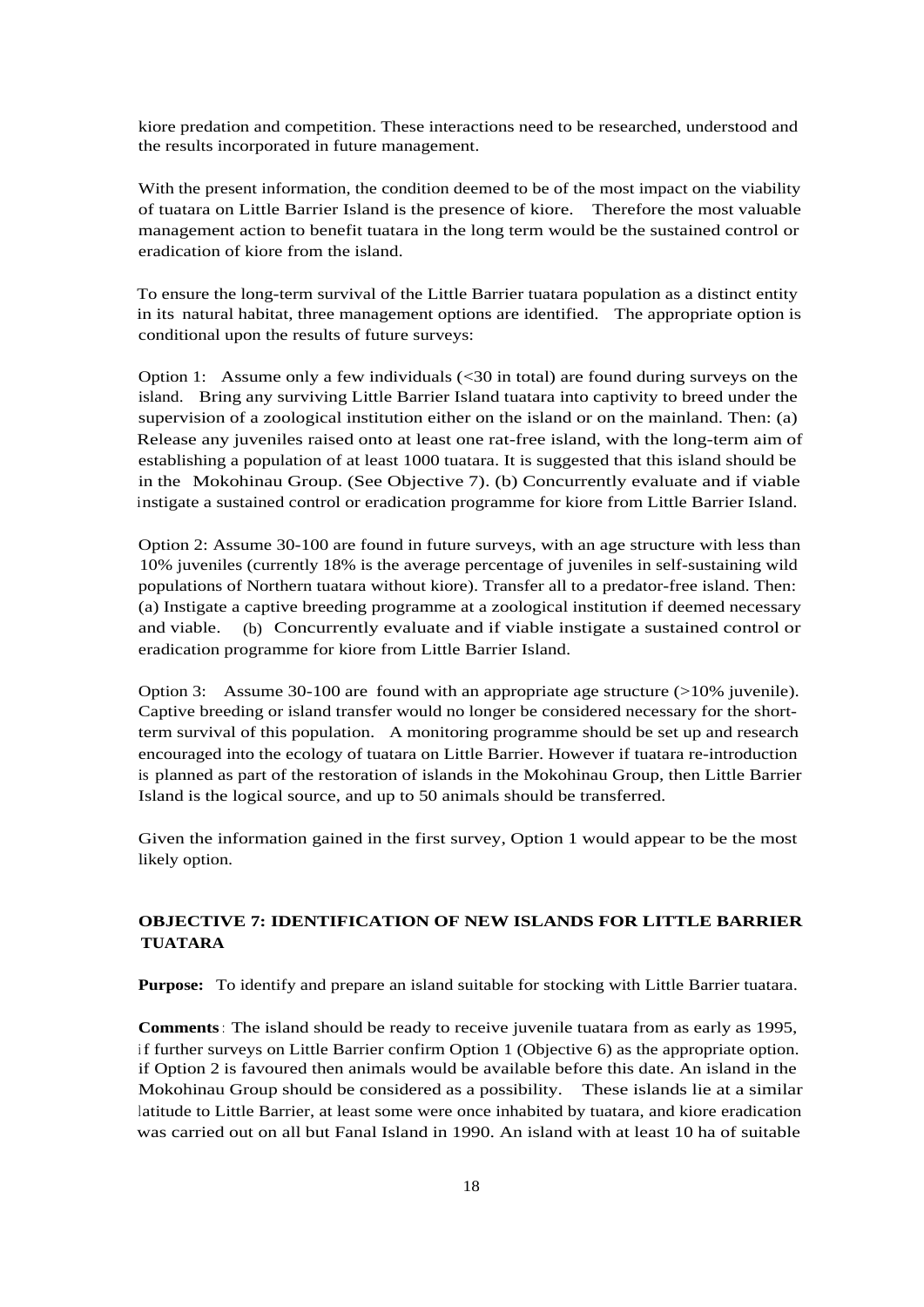habitat for tuatara should be chosen (this would theoretically support a population of 1000 tuatara or more, assuming an average density of at least 100 tuatara/ha in this habitat). Following eradication, surveys to establish recovery of the invertebrate, lizard and bird fauna suitable as food for tuatara should be carried out prior to release of the juveniles. If any translocations from other sites are considered necessary to restock these islands with suitable food, these should be carried out in accordance with the translocation procedures contained in the Transfer Guidelines For Indigenous Terrestrial Fauna and Flora (DoC Policy 17 September 1990). The sedentary behaviour, late sexual maturity and low reproductive rate of tuatara mean that the release of juvenile tuatara will not necessarily prevent the same islands being used for other rare species. However, any transfers of tuatara should consider the effect that introduction of a large terrestrial predator will have on the existing fauna of the islands, and on the potential for releasing other threatened species there in the future (see Appendix 8). Additional criteria to consider when assessing the suitability of new islands for tuatara are given in Appendix 7.

At least fifty 3-4 year olds should be released on the island and the adults maintained in captivity or be also released if appropriate. Subsequent monitoring will be required to determine the success of transfer and whether or not further releases are needed.

**Key Personnel:** DoC Auckland to identify and prepare a suitable island in consultation with the Recovery Group.

## **OBJECTIVE 8: RESTORATION OF STANLEY, RED MERCURY AND CUVIER ISLANDS FOR NORTHERN TUATARA**

**Purpose:** To eradicate kiore from these islands, to eradicate rabbits from Stanley, and eventually to release captive-reared juvenile tuatara back on these islands.

**Progress**: Eradication on Stanley Island commenced with an aerial drop of Talon 20P poison in September 1991, followed by hand-laying of Talon 50WB in October. Present indications (October 1992) following four post-poisoning visits are that this has been successful in eradicating both rabbits and kiore. Following this success, kiore eradication from Red Mercury began in October 1992. If again successful, there is a proposal for eradication from Cuvier to be carried out subsequently. Impacts on non-target species are being monitored closely on both Stanley and Red Mercury.

Following eradication, surveys to establish recovery of the insect, lizard and bird fauna suitable as food for tuatara should be carried out prior to release of juveniles. If any translocations from other sites are considered necessary to restock these islands with suitable food, these should be carried out in accordance with the procedures in the Transfer Guidelines For Indigenous Terrestrial Fauna and Flora (DoC Policy 17 September 1990), and in accordance with the Recovery Plan for Whitaker's skink and the Robust Skink (Towns, 1990). Eradication, and the re-establishment of food supplies, need to be confirmed by mid-1994 in the expectation that 4-year old tuatara from captive-reared facilities might be available by then to re-introduce. If attempts to raise juveniles from the captive adults of any of these populations arc unsuccessful, Northern tuatara from a suitable nearby population should be established on these islands.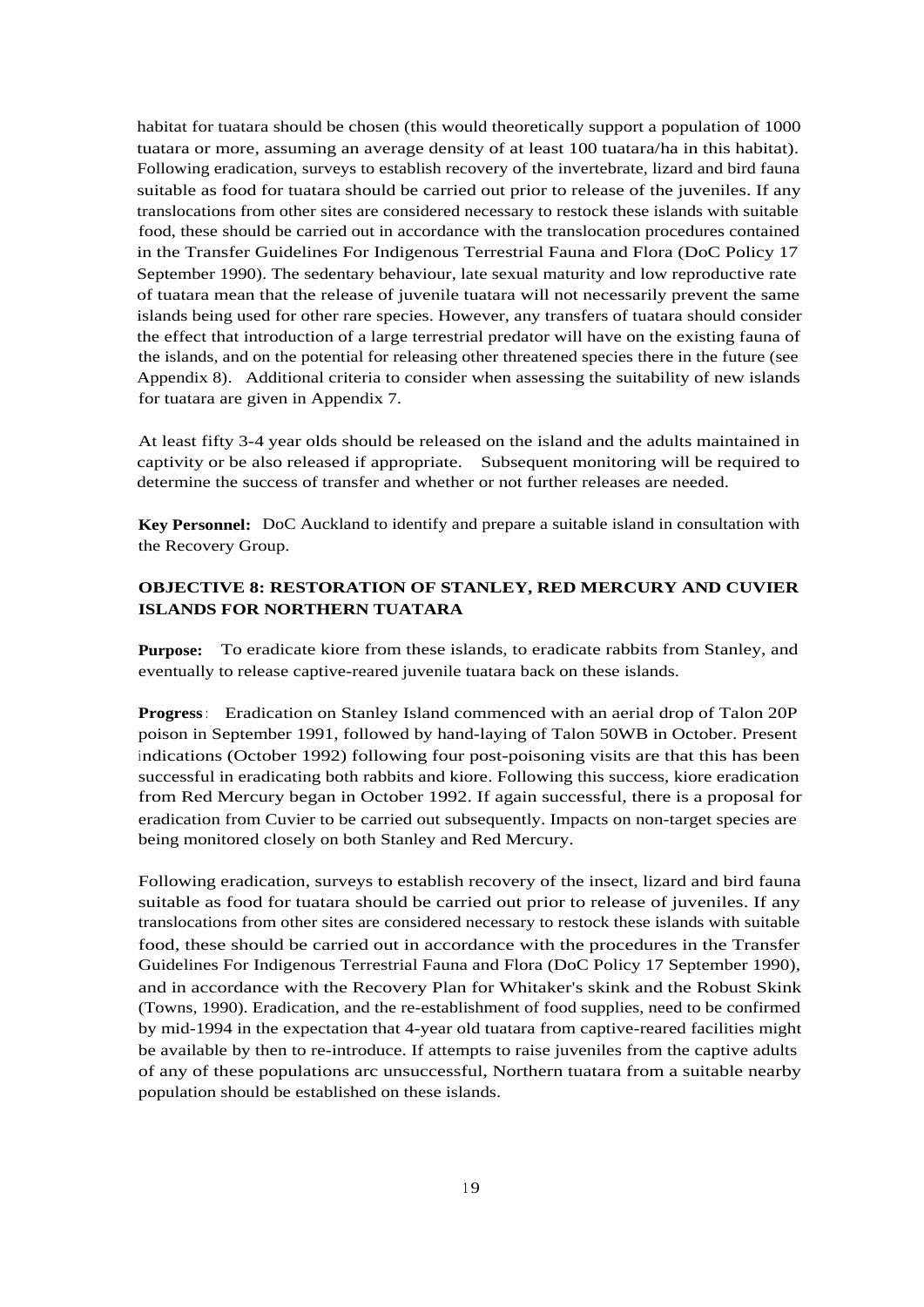The eradication of kiore from Stanley and Red Mercury will also enable these islands to be considered as transfer sites for other rare species within the Mercury Group (e.g., the unnamed tusked weta from Middle Island; Whitaker's skink, *Cyclodina whitakeri;* and the robust skink, *C. alani).* Because of the sedentary behaviour, late sexual maturity and low reproductive rate of tuatara, the recovery of tuatara populations on these islands will not necessarily be incompatible with such uses. However, it is important that the timing, location and number of tuatara releases on these islands be organised in conjunction with recovery plans currently in preparation for these other rare species (Thompson, 1990; Towns, 1990). Similarly, the release of juvenile tuatara on Cuvier Island should be coordinated with other planned uses of this island. Impact assessment procedures (Appendix 8) should be carried out for each release.

**Key Personnel: -** DoC Waikato to continue kiore and rabbit eradication, monitoring and surveys, with assistance and advice from Doc S&R.

## **OBJECTIVE 9: MONITOR EVIDENCE FOR RECRUITMENT OF NORTHERN TUATARA ON HEN AND CHICKENS ISLANDS AND BEGIN KIORE ERADICATION AS SOON AS POSSIBLE**

**Purpose:** To begin eradication of kiore on Lady Alice, Whatupuke, Coppermine and Hen Islands as soon as suitable methods have been determined, and to monitor recruitment of tuatara.

**Comments**: Current knowledge suggests that eradication of kiore on some or all of these islands will be necessary to maintain viable tuatara populations. However, the existing populations of adults are sufficiently large that tuatara do not need to be collected from the islands for captive breeding. Trials are therefore required to establish suitable methods for distributing poison without harming resident tuatara or other non-target species. The three Chickens Islands were listed by Taylor (1989) as having medium-high priority for DoC attempts at kiore eradication, and are sufficiently small that eradication should be achievable by 1994. Hen Island (500 ha) is much larger than any islands on which kiore eradication has been achieved or is currently planned, and eradication may not be feasible within the next five years.

**Progress**: Northland Conservancy is planning for eradication on Coppermine Island in October 1992, followed by Whatupuke and Lady Alice the following year if Coppermine is successful. Hen Island may be used as the control against which to measure the responses of tuatara and other animal and plant populations to eradication of kiore on the other three islands. Successful kiore eradications on the three Chickens Islands may allow the technique to be applied to Hen Island in the future.

In any case, Hen Island should be surveyed for tuatara during October 1993 - March 1994 (five years after the last extensive survey) to continue monitoring evidence for recruitment failure or otherwise (see Appendix 5 for survey sheets).

**Key Personnel:** DoC Northland to develop and implement suitable eradication and monitoring procedures with advice and assistance from DoC S&R. DoC Northland to survey during October 1993-March 1994 any tuatara populations on which kiore eradication has not been achieved.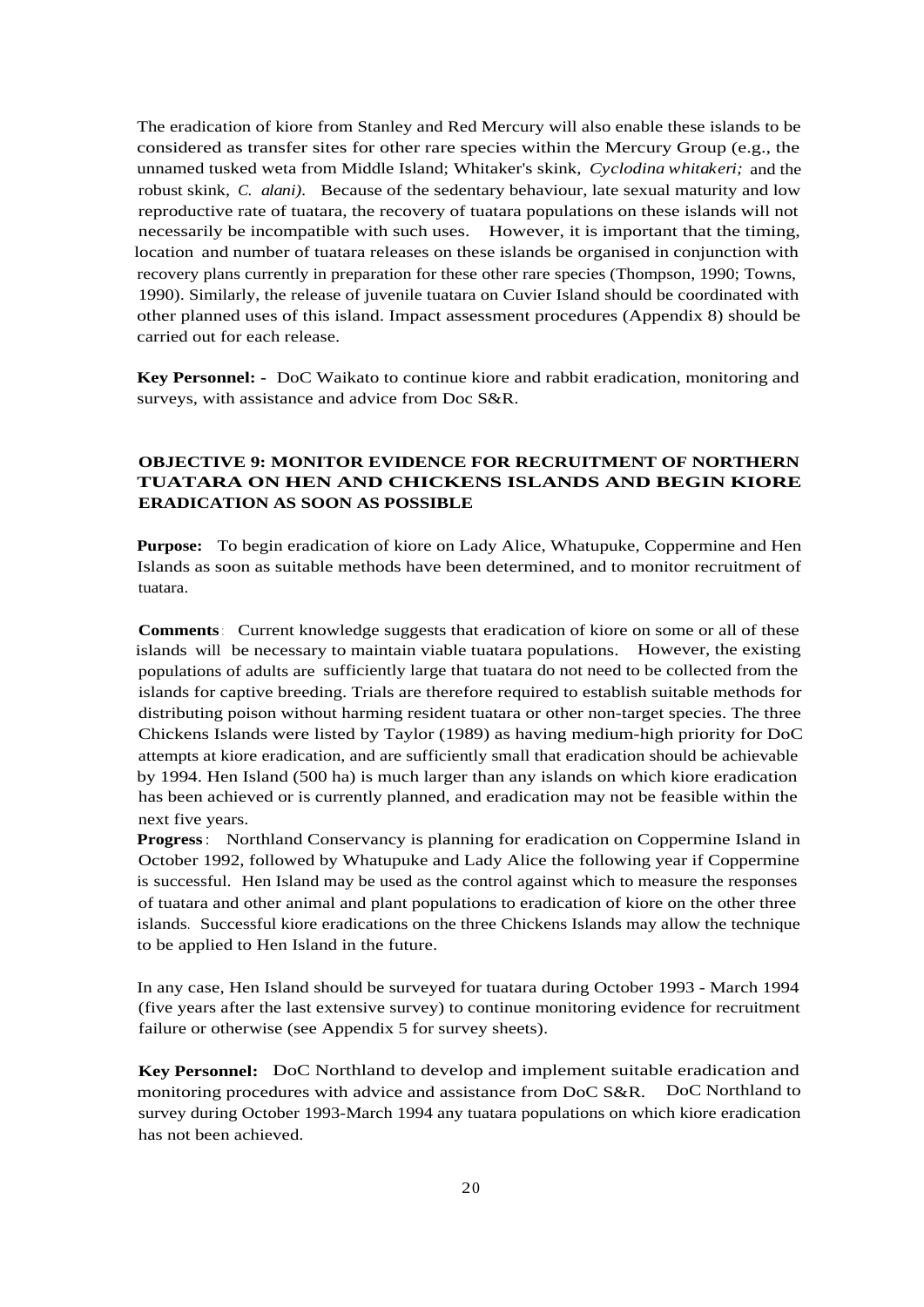## **OBJECTIVE 10: ERADICATION OF KIORE FROM MIDDLE CHAIN ISLAND IN THE ALDERMEN GROUP**

**Purpose** : To eradicate kiore from Middle Chain Island to increase the security of tuatara populations in the Aldermen Group.

**Progress**: Financial approval has been obtained. Pre-eradication surveys of the island are to be undertaken in the 1991/92 financial year. Eradication is planned to commence in September 1992.

**Comments**: Middle Chain Island was given high priority for kiore eradication by Taylor (1989) and is small enough that eradication attempts stand a high chance of success. Eradication should be carried out according to approved DoC eradication procedures and is likely to benefit the existing fauna on Middle Chain (Taylor, 1989), as well as increase the security of tuatara on other islands in the group.

**Key Personnel:** DoC Waikato to organise kiore eradication with assistance and advice from DoC S&R.

## **OBJECTIVE 11: SURVEY OTHER POPULATIONS OF NORTHERN TUATARA OF UNCERTAIN STATUS**

**Purpose** : To confirm the population status and genetic identity of tuatara on Half, Middle Chain Stack and North Stack in the Aldermen Group; to confirm whether or not tuatara are extinct or absent from Whenuakura Island and nearby Hauturu Island; and to establish whether tuatara populations exist on Archway Island in the Poor Knights Group.

**Progress**: Surveys of Hauturu and Whenuakura are under way (October 1992).

**Comments**: The tuatara populations on Half, Middle Chain Stack and North Stack have not been surveyed since the early 1970s and have never been blood-sampled. Night-time searches for tuatara on these islands should be attempted, survey details recorded (Appendix 5), and blood samples and morphological measurements collected for analysis by Dr C.H. Daughcrty (VUW).

No tuatara were seen on Whenuakura in 1985 following the appearance of Norway rats and the disappearance of tuatara between 1981 and 1984. It is conceivable that eggs or a few small juveniles could have survived rat introduction and been missed in the subsequent survey.

Archway Island appears to have habitat suitable for tuatara (A.H. Whitaker, pers. comm.), but has never been thoroughly surveyed. Night-time searches, blood-sampling and morphological measurements should be carried out. In addition, if visits are made by DoC or other parties to other islands that could conceivably harbour tuatara (particularly large, kiore-inhabited islands such as Fanal, which once had tuatara), visitors should be requested to look for the possible presence of tuatara there.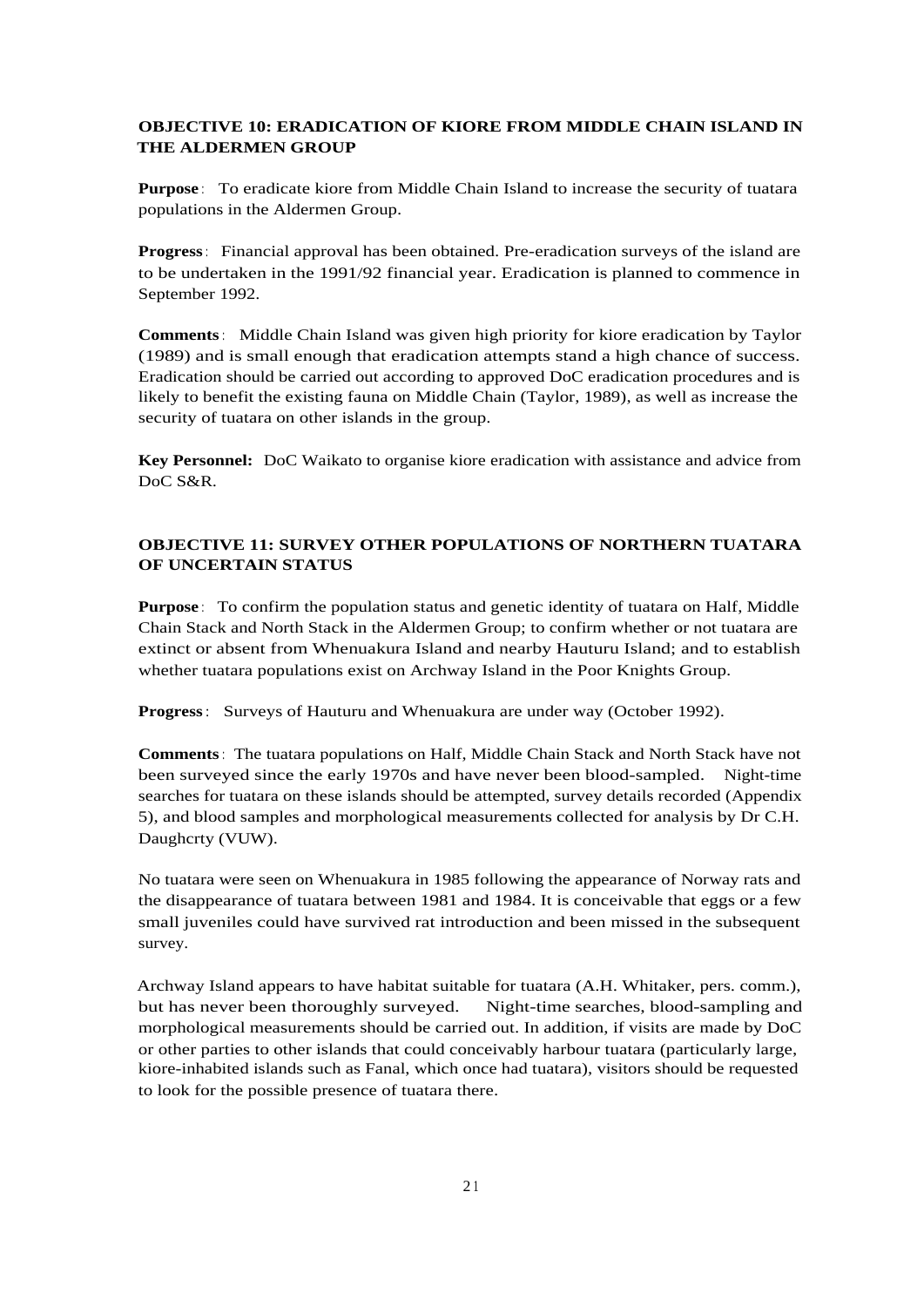**Key Personnel:** Doc Waikato to organise surveys of Half, Middle, Chain Stack, North Stack, Whenuakura and Hauturu. Doc Northland to organise surveys of Archway Island.

#### **OBJECTIVE 12: RESTORATION OF NORTHERN TUATARA ON AN ISLAND ON WHICH CONTROLLED PUBLIC ACCESS IS PERMITTED**

**Purpose:** To establish a self-maintaining stock of Northern tuatara on an island capable of supporting at least 1000 tuatara, preferably on an island from which they have become extinct in historic times, in order to allow the public to view wild tuatara and an island restoration programme without endangering existing tuatara populations, and to increase the population size and number of habitats of Northern tuatara towards their former levels.

**Comments**: Little Barrier Island has controlled public access but there is doubt that a substantial wild tuatara population can be maintained there at present. Whale Island once had tuatara, lies within the present geographic range of Northern tuatara, and at present appears to be an ideal site. Norway rats, goats and rabbits have recently been eradicated, allowing a revision of the island's future management to occur (Smale and Owen, 1990). If Whale is used as a restoration island *(sensu* Atkinson, 1990; Towns el al., 1990), then reestablishment of a tuatara population there would be appropriate. However, this might not be appropriate if Whale is to be used as a reserve for endangered species other than tuatara. It is large enough (170 ha) that if tuatara became distributed over half the island at an average density of 100 tuatara/ha, the total population supported could be about 8500 animals.

If DoC Bay of Plenty decides to pursue restoration as a management goal, either Karewa or Plate should be used as a source island for tuatara (Moutoki is closer, but this population is smaller and collection of eggs or adults could harm the population). One procedure would be to collect adults (at least 10 gravid females and 10 males) from the source island and transfer them to Whale.

Surveys of Whale Island will be necessary to establish whether suitable habitat and food supplies for tuatara are present (see Appendices 1 and 7) and impact assessment procedures carried out (Appendix 8). A detailed plan for the entire restoration project will be required, and this should include discussion of how the public can best be involved in restoration activities and in visiting the island to view tuatara.

Monitoring of any introduced tuatara population should be carried out to determine the impacts and success of re-introduction, information that would be very useful for any future attempts on other islands.

**Progress**: The Moutohora (Whale) Island Draft Management Plan has been produced (Hunt, 1991). Re-introduction of indigenous fauna is one option presented and if this is to occur, tuatara is one of the preferred species.

**Key personnel:** DoC Bay of Plenty to complete management planning for Whale Island. If tuatara re-introduction is chosen, the actions listed below should occur. DoC Bay of Plenty to survey Whale Island to identify a release site of suitable habitat. This site should be surveyed to establish whether sufficient food supplies for tuatara are present. DoC Bay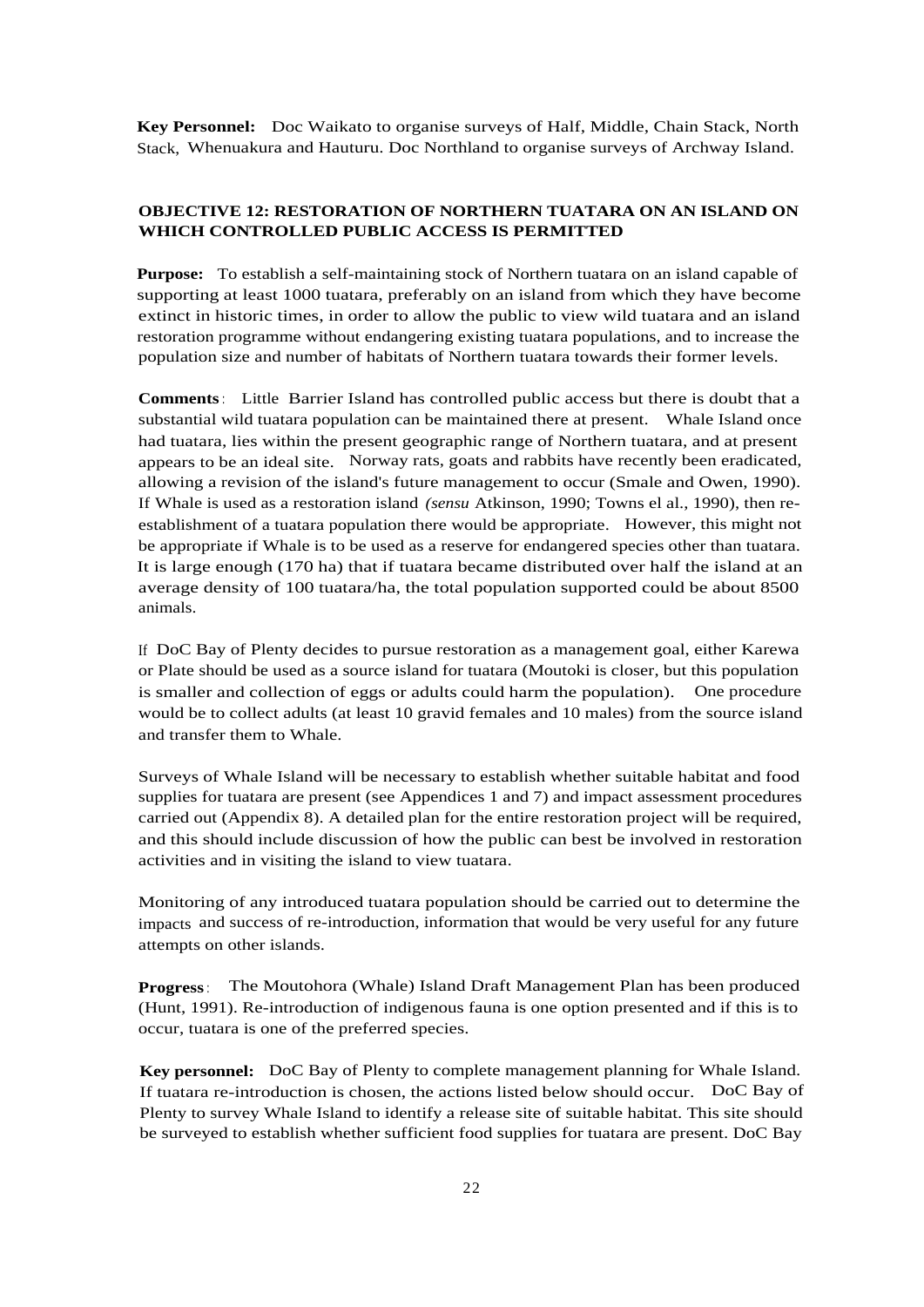of Plenty to identify source island for tuatara, in consultation with the Recovery Group, and collect adults for transfer. DoC S&R to provide advice on procedures for surveying Whale Island for tuatara food supplies and assessing possible impacts of re-introductions. Drs C.H. Daugherty (VUW) and A. Cree (U. Otago) to provide advice on selecting adults for transfer.

## **COOK STRAIT TUATARA**

#### **OBJECTIVE 13: RESTORATION OF COOK STRAIT TUATARA ON AN ISLAND ON WHICH CONTROLLED PUBLIC ACCESS IS PERMITTED**

**Purpose:** To establish a self-maintaining stock of Cook Strait tuatara on an island capable of supporting at least 1000 tuatara, preferably on an island from which tuatara have become extinct in historic times, in order to allow the public to view wild tuatara and an island restoration programme without endangering existing tuatara populations; and to increase the population size and number of habitats of Cook Strait tuatara towards their former levels.

**Comments**: Appendix 7 identifies islands that have been suggested as possible sites for the establishment of Cook Strait tuatara. Ideally this should be carried out as part of a restoration programme on an island within or close to the existing geographic range of Cook Strait tuatara. Further, the island should ideally be close to Wellington City because of the enormous potential for generating public interest and support from a major population centre. At least two islands, Somes and Maria, appear to have greatest potential and should be investigated further. Somes Island in Wellington Harbour once had tuatara, and is large enough (25 ha) to potentially support about 1250 tuatara (assuming distribution over half the island at an average density of 100 tuatara/ha). The island is currently a MAF Quarantine Station, and tuatara establishment could not proceed without whole-hearted endorsement by MAR Ship rats have recently been eradicated and a tree-planting programme started by the RF&BPS, suggesting that a long-term commitment to restoration may be possible. The support of resident MAF officers would be required to keep the island free of rats, cats and other potential predators, and to help discourage illegal landings.

A detailed restoration plan, including surveys to ensure sufficient habitat and food supplies for tuatara, would be required. The timing and release site for introduction of tuatara should be considered with other recovery goals for the island (e.g. proposed releases of rare invertebrates (RF&BPS)). Monitoring of tuatara movements, growth rates and survivorship post-release should be carried out. The status of Mokopuna Island (which lies about 50 m from Somes) would need to be upgraded from Wildlife Refuge so that landing becomes illegal without permit (at present, public landings are permitted on Mokopuna, and these could easily result in the re-introduction of rats to Somes). Opportunities for increasing public visits to Somes Island (presently approximately 4-6 open days a year) should be investigated. Capital Discovery Place, the children's interactive museum on the Wellington waterfront within sight of Somes Island, has developed an exhibit on the biodiversity of a tuatara island. This could be tied in with a Somes introduction and the museum should be involved in development of future plans.

Mana Island could also be investigated as a potential site in the long term for Cook Strait tuatara, or for the Brothers tuatara (see below), but not both. It is possible, though not certain, that tuatara were once naturally present on Mana (Appendix 2). The island is now rodent-free following the success of an exhaustive mouse-eradication programme carried out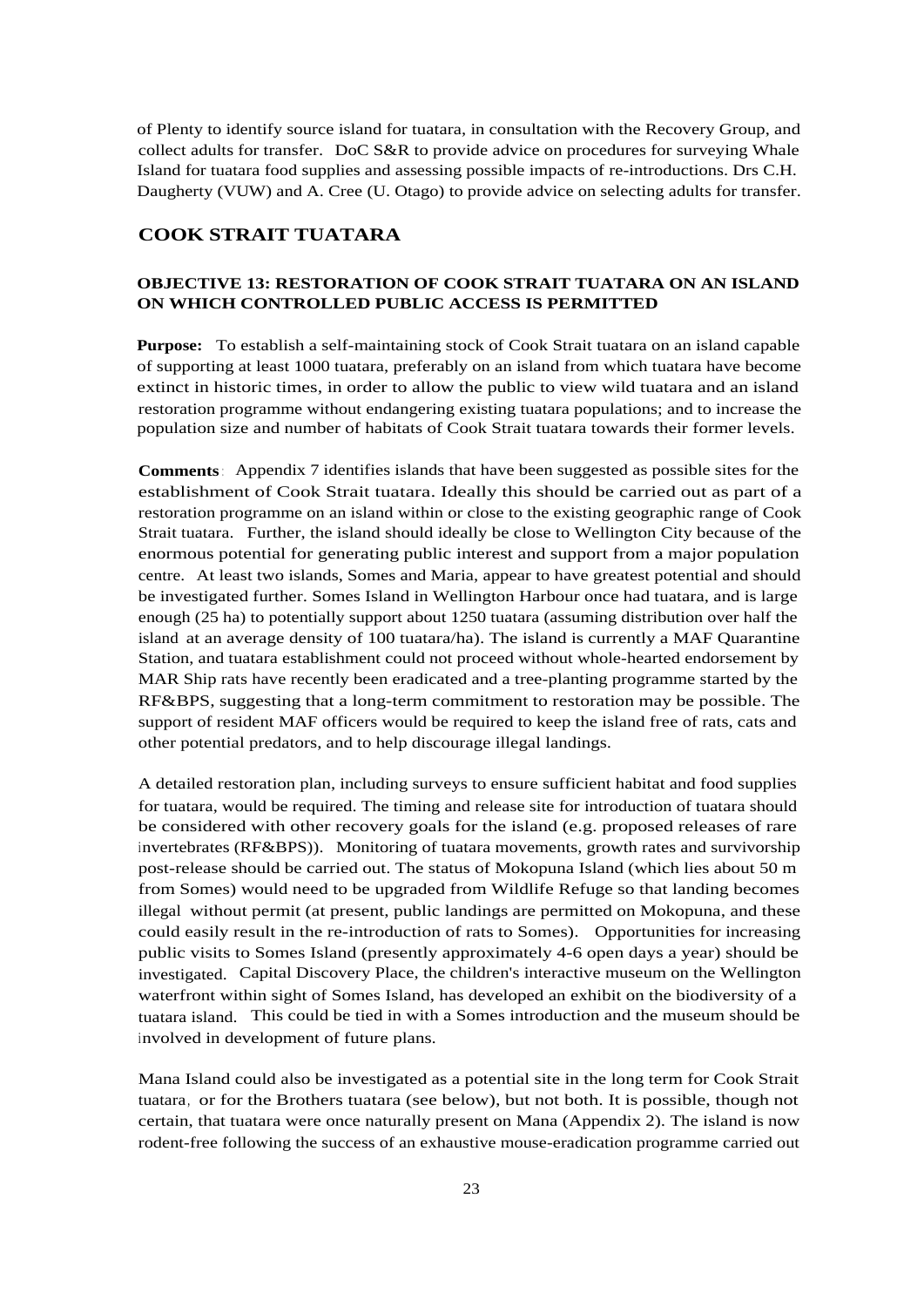in 1988-1990, and it has enormous potential for restoration. It is also sufficiently large (217 ha) that if suitable habitat was available it could potentially support several thousand tuatara. However, the introduction of tuatara to Mana will have to be assessed within the context of a total restoration/recovery plan for the island being developed by Wellington Conservancy.

Establishment of Cook Strait tuatara on whatever island is chosen could proceed by transferring some tens of adult tuatara from Stephens Island (the large population on Stephens Island would not be harmed by such collection). In addition, about 20 3-4 year old tuatara from Stephens Island currently held in captivity could be used to help establish a population. Trials to compare the success of restocking with adults vs juveniles could thus be carried out and would provide extremely useful information for future re-introduction programmes.

**Progress**: A proposal is being developed by Don Newman (DoC Science & Research) and Dr Charles Daugherty (VUW) to evaluate a transfer of Stephens Island tuatara (from wild and captivity) to Somes Island.

**Key Personnel**: Drs Newman and Daugherty and DoC Wellington to pursue this proposal in consultation with DoC Nelson-Marlborough, MAF, the Lower Hutt branch of RF&BPS, Dr G. Hicks of the Museum of New Zealand, and the recovery group. DoC Nelson-Marlborough to collect adults from Stephens Island.

# **ALL TUATARA TAXA**

## **OBJECTIVE 14: UNDERTAKE RESEARCH REQUIRED FOR TUATARA CONSERVATION**

To increase the chances of success within this recovery plan, and to improve the knowledge base for future tuatara recovery plans, the following areas of research need to be addressed. An approximate order of priority is given.

#### **Priority 1: Projects which have major implications for other species as well as tuatara:**

a) Biotic effects of the eradication of kiore from islands.

Comment: It is widely agreed that kiore have an impact on tuatara populations but there is debate about whether their presence alone is enough to cause extinctions. Kiore also affect vegetation and invertebrate, lizard and small seabird populations. Research aimed at increasing understanding of these interactions is needed to determine when kiore eradication is appropriate. Such research should be tied into planned eradications within the Hen and Chickens Group (Objective 9).

b) Development of techniques for eradicating rodents from large islands (>100 ha) in the presence of tuatara and other threatened species.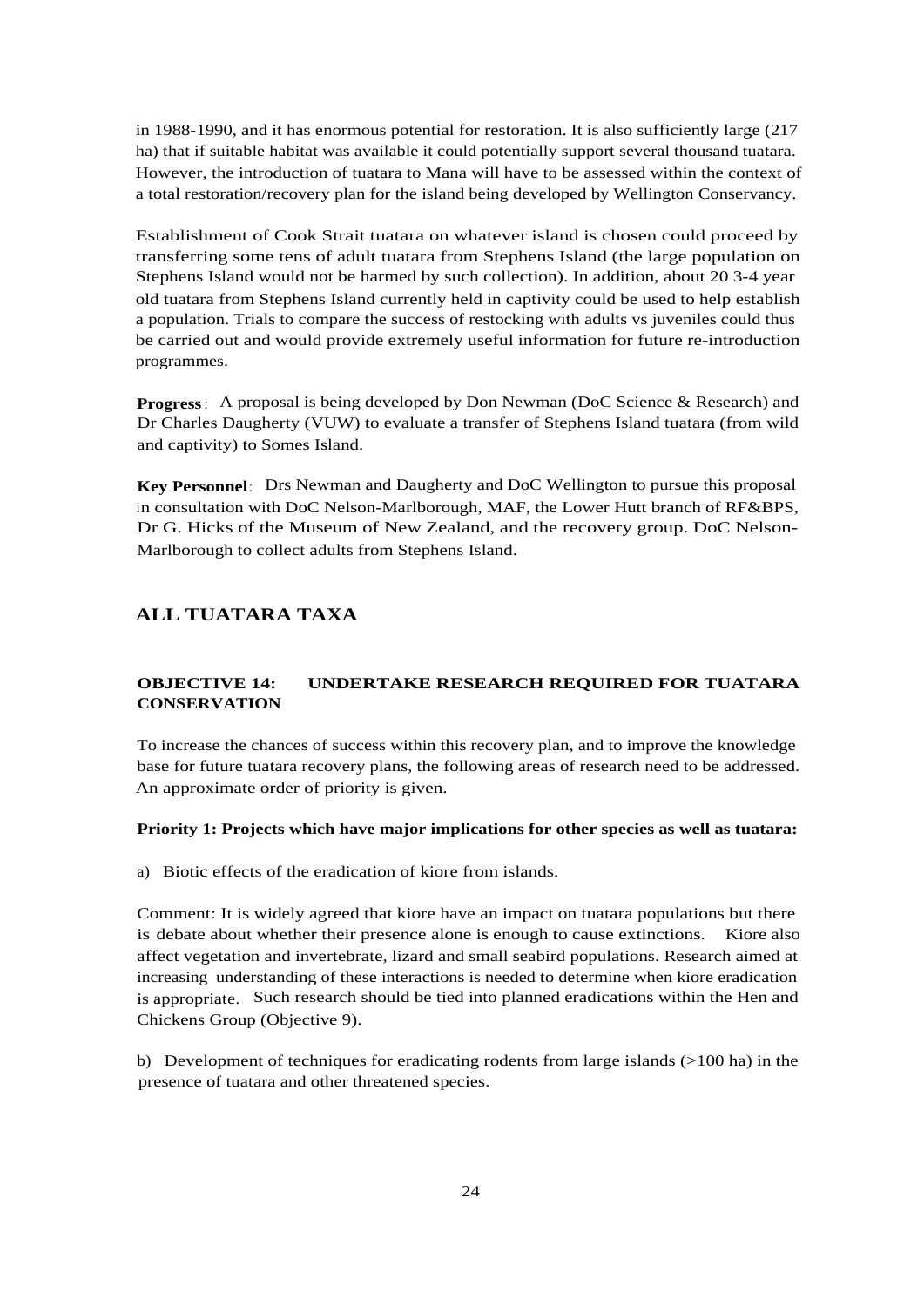## **Priority 2: Projects associated with the restoration of tuatara populations to islands.**

c) Techniques for establishing and monitoring survivorship, movements and impacts of (re)introduced tuatara on new islands, including the use of electronic transponders to mark newly-released tuatara.

Comment: A research proposal has been developed by Don Newman (DoC) and Charles Daugherty (VUW) for an experimental release of adult and juvenile Cook Strait tuatara on to Somes Island (see Objective 13). Transponders are being assessed as an alternative marking technique by implanting them in captive-held (Wellington Zoo) juvenile tuatara for this purpose.

d) Techniques for establishing (or re-establishing) populations of invertebrates and small seabirds on islands following predator removal.

e) Nesting behaviour of tuatara and nest locations on forested islands.

f) Nutritional importance of petrels (a marine-feeding component of the diet) for reproduction in tuatara.

#### **Priority 3: Projects associated with captive breeding**

g) Finish research in progress examining whether incubation temperature influences sex in tuatara (Dr M.B. Thompson, University of Sydney).

Comment: Preliminary results suggest an influence is unlikely but further work is needed to be certain (Thompson, pers. comm.).

- h) Reasons for high juvenile mortality in captivity.
- i) Effect of nutrition on growth, reproduction and egg quality in captive tuatara.

j) Methods of sexing juvenile tuatara (applicable before ages 4-5 years when it is planned to release animals to establish new island populations).

#### **Lower priority projects:**

Reproduction and Survival in Wild Populations

k) New techniques (e.g., ultrasound) for monitoring reproductive condition in adult females.

l) <sup>I</sup> mportance of nesting sites in sheep pasture and other areas on Stephens Island, and the likely effects on the population if revegetation of these occurred.

m) Survival and growth rates on Stephens Island (these may be obtainable from existing toe-clip records for Stephens Island dating from the 1940s).

Captive Breeding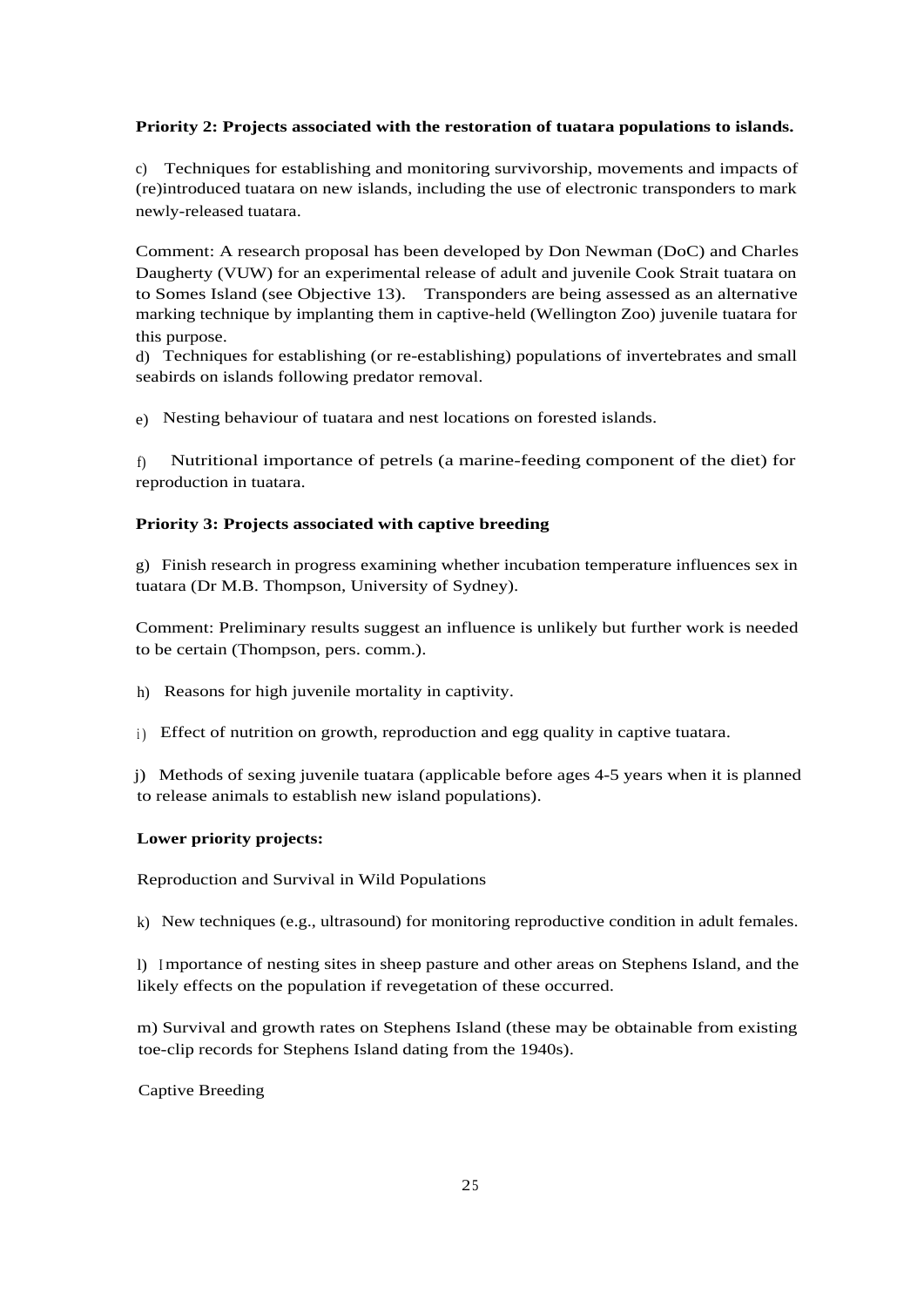n) Relationship between number of tuatara in a captive group, social interactions and reproduction.

o) Techniques to monitor and improve reproduction in relictual populations of ageing northern tuatara.

Genetics, Taxonomy and General Biology

p) Biology (particularly diet) of different genetic types of tuatara, especially the Brothers tuatara.

q) Genetic relationships of populations on Half, Middle Chain Stack and North Stack in the Aldermen Group, and any new ones found.

r) Taxonomic status of tuatara fossils and museum specimens, particularly those from East <sup>I</sup> sland.

Comment: Buller (1878) suggested that East Island once held a population of Brothers Island tuatara. Morphometric and DNA analyses of museum specimens are required to confirm this.

#### Restoration

s) Influence of large petrels and shearwaters on tuatara.

#### **OBJECTIVE 15: CO-ORDINATION OF CAPTIVE BREEDING OF TUATARA**

**Purpose:** To develop co-ordinated programmes of captive breeding to ensure accurate record-keeping, appropriate stock composition and to foster improvement in husbandry techniques.

**Comments**: Captive breeding is important for the survival of several tuatara populations, particularly Brothers tuatara. Given the importance of tuatara to New Zealand, and the difficulty of providing many people with an opportunity to see them in the wild, owing to the vulnerable nature of the islands on which they live, a captive population of tuatara is encouraged for advocacy and education purposes. The display of tuatara in suitable surroundings with appropriate supporting written material is encouraged, both here, and if stocks allow, overseas, subject to the current policies in place. Successful captive breeding depends on continuing research to improve the husbandry of captive animals, as addressed in the previous objective. Co-ordination of captive breeding programmes will be based on the appointment of a co-ordinator and the development of a Captive Management Plan. The recovery plan has identified the goals of the different captive breeding programmes and the captive management plan will identify how these goals will be achieved. It will be endorsed by the recovery group.

**Progress**: A workshop on the captive maintenance and breeding of tuatara took place in October 1990 involving all those in New Zealand holding tuatara in captivity. This reviewed past efforts and made recommendations for future initiatives. Barbara Blanchard,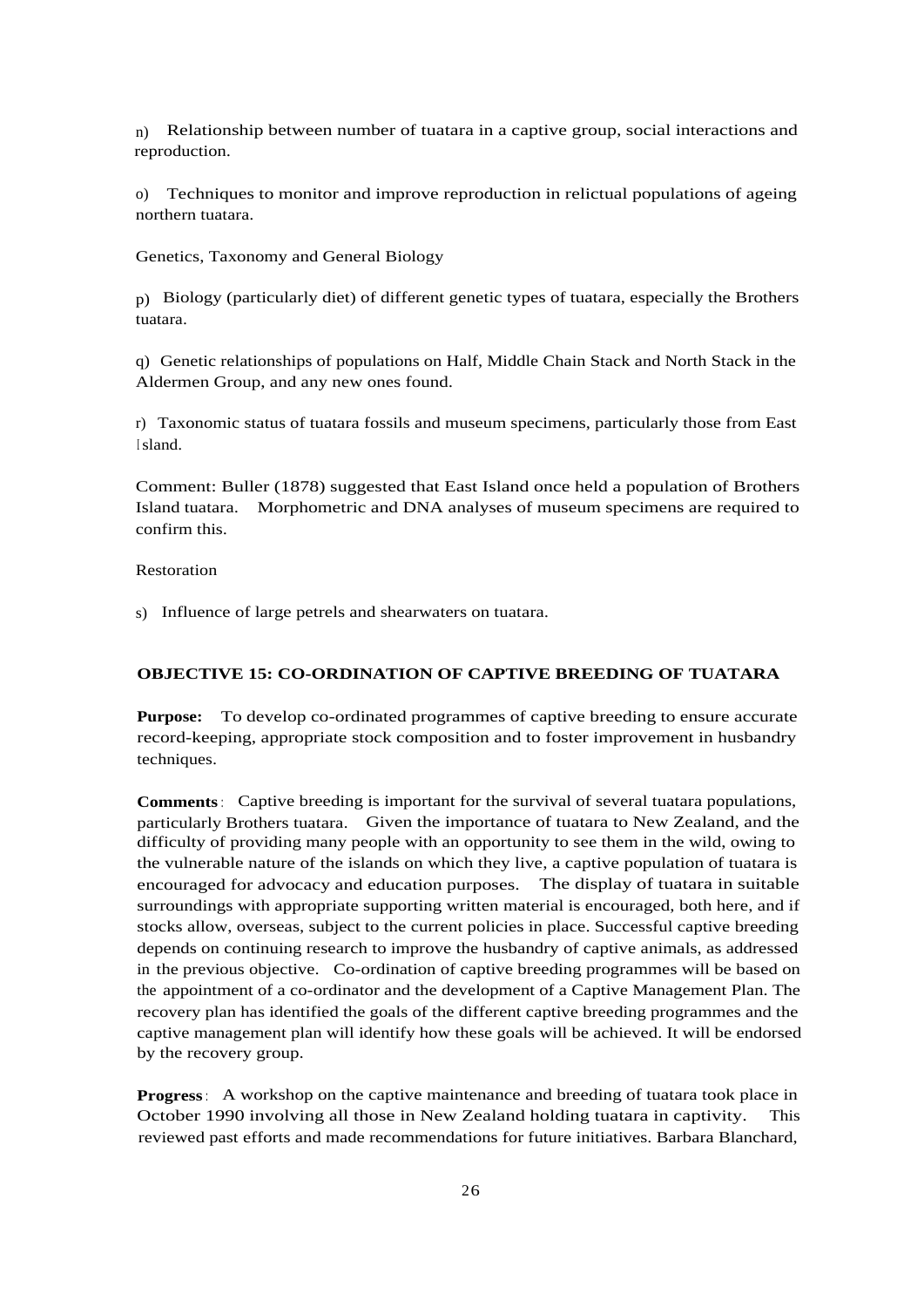Senior Keeper, Wellington Zoo, was nominated as captive co-ordinator at this workshop and subsequently approved by the Director, PSPD.

It was agreed that Drs A. Cree (U. Otago) and C.H. Daugherty (VUW) would produce a final version of `Guidelines for maintenance and breeding of tuatara in captivity' which was printed in draft form in May 1988.

**Key Personnel:** Barbara Blanchard (Wellington Zoo), DoC TSU, Drs. Cree (U.Otago) and Daugherty (VUW), all holders of tuatara.

#### **OBJECTIVE 16: MAINTAIN NATIONAL DATABASE WITH RECORDS OF ALL WILD TUATARA PERMANENTLY MARKED**

**Purpose**: Establishment of a national co-ordinating centre within DoC to record and coordinate all toe-clipping or other permanent marking procedures performed on wild tuatara. Toe-clipped animals are now present on almost all tuatara islands (Appendix 3), but recent records are distributed between at least two institutions (DoC S&R and VUW), and some old records are uncatalogued or have been lost. A national recording centre is needed to ensure that: (i) the opportunity for obtaining extremely valuable information on growth rates and survivorship on different islands in the future is not lost; and (ii) duplication of toeclips, which may have occurred in the past, does not occur in the future.

The proposed Somes Island transfer (Objective 13) involves the marking of tuatara with implanted transponders. This technique may replace toe-clipping in future.

**Key Personnel**: Scientists in DoC S&R, VUW, U. Otago and other universities; Doc S&R to organise national centre for recording and coordinating toe-clipping activities; conservation advisory scientists and DoC regional conservancy staff to assist as appropriate.

#### **OBJECTIVE 17: FORMULATION OF RECOVERY GROUP**

**Purpose:** A recovery group responsible for overseeing implementation of this plan and for producing subsequent plans is required.

**Progress**: A recovery group has been established with Don Newman, DoC S & R as leader. The group includes representation from DoC TSU and DoC Conservancies with major <sup>i</sup> nvolvement in the recovery programme, university scientists with experience in tuatara research and the captive breeding co-ordinator.

**Comments**: The group should meet at least twice-yearly (e.g., January and July) to evaluate progress over the previous six months and oversee plans for the coming six months. In early 1996, the group should begin preparing the recovery plan for 1997-2001 inclusive. Many of the activities proposed in this plan commit DoC to long-term investment of time and resources over at least a decade, and continuity of effort is therefore essential. However, the level of effort required beyond 1998 is likely to be less than during 1992-1997 (Fig. 4).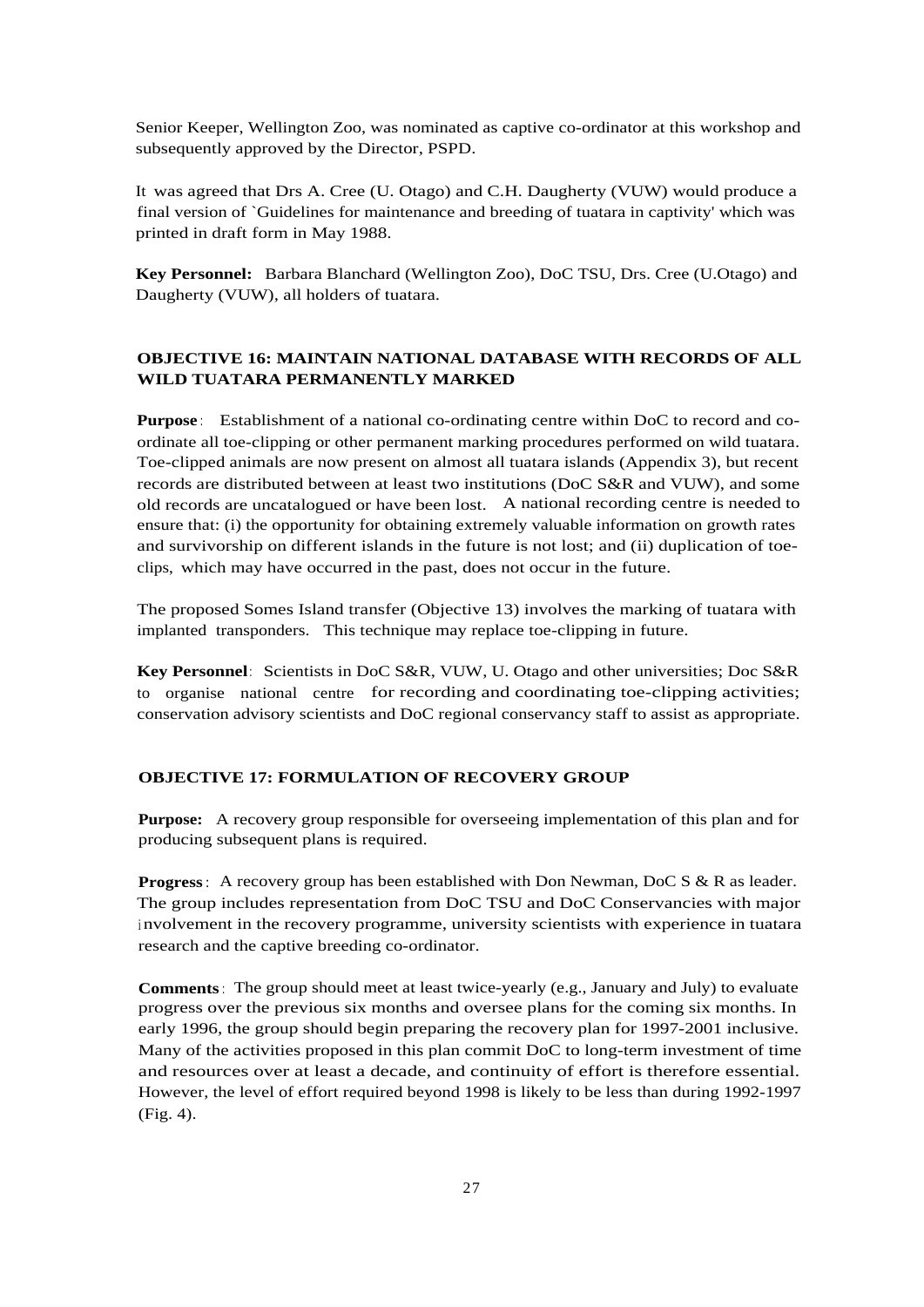| <b>ACTION</b>                                                                       | 1992 | 2000 | 2010 | 2020 | 2030 | 2040 |
|-------------------------------------------------------------------------------------|------|------|------|------|------|------|
| <b>ALL POPULATIONS:</b>                                                             |      |      |      |      |      |      |
| INCREASE SECURITY AND<br>MONITOR ANNUALLY                                           |      |      |      |      |      |      |
| NORTHERN TUATARA:                                                                   |      |      |      |      |      |      |
| SURVEY & CAPITVE BREEDING OR<br>ISLAND TRANSFER OF LITTLE<br><b>BARRIER TUATARA</b> |      |      |      |      |      |      |
| <b>CAPTIVE BREEDING OF</b><br>STANLEY, RED MERCURY AND<br><b>CUVIER POPULATIONS</b> |      |      |      |      |      |      |
| RESTORATION OF STANLEY.<br>RED MERCURY AND CUVIER<br><b>ISLANDS</b>                 |      |      |      |      |      |      |
| RESTORATION OF HEN AND<br><b>CHICKENS ISLANDS</b>                                   |      |      |      |      |      |      |
| <b>ERADICATION OF KIORE ON</b><br><b>MIDDLE CHAIN ISLAND</b>                        |      |      |      |      |      |      |
| SURVEY POPULATIONS OF<br>UNCERTAIN STATUS                                           |      |      |      |      |      |      |
| RE-ESTABLISHMENT OF ONE NEW<br>WILD POPULATION                                      |      |      |      |      |      |      |
| <b>BROTHERS TUATARA:</b>                                                            |      |      |      |      |      |      |
| INCREASE SECURITY OF<br>NORTH BROTHER ISLAND                                        |      |      |      |      |      |      |
| ESTABLISH TWO NEW WILD<br>POPULATIONS AND ONE<br>CAPTIVE POPULATION                 |      |      |      |      |      |      |
| COOK STRAIT TUATARA:                                                                |      |      |      |      |      |      |
| RE-ESTABLISHMENT OF ONE NEW<br>WILD POPULATION                                      |      |      |      |      |      |      |
| <b>ADVOCACY &amp; RESEARCH:</b>                                                     |      |      |      |      |      |      |

Fig. 4 Extension of critical path from 1992 until 2040. Note the reduced amount of effort (height of horizontal bars) required following 1996.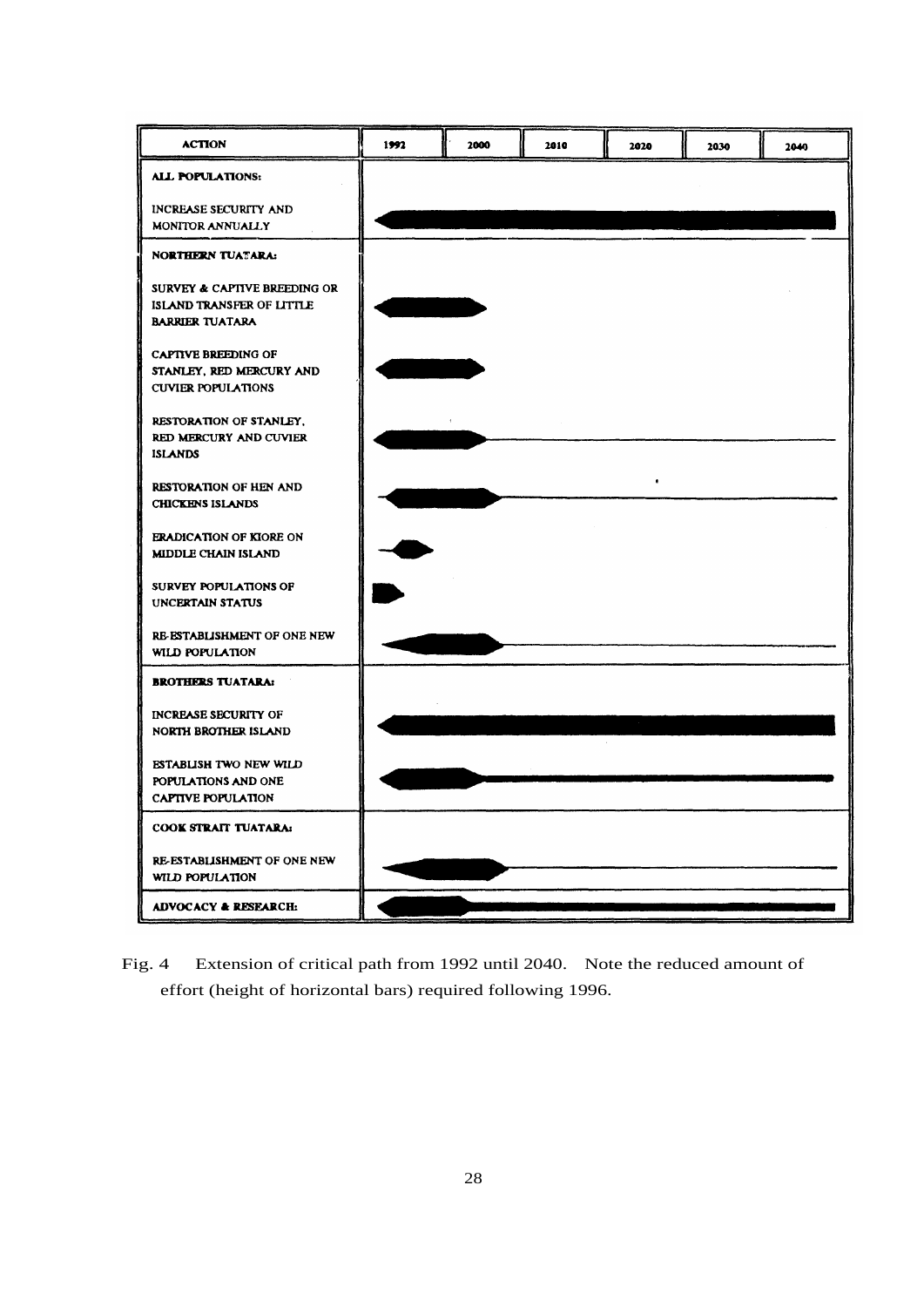#### **OBJECTIVE 17: ADVOCACY**

**Purpose:** To increase public awareness of and support for tuatara conservation measures.

**Comments**: The enthusiastic support of the public is essential for the success of the plans outlined here. Ways of increasing this support include:

- establishment and maintenance of partnerships between DoC and other institutions and organisations involved in tuatara research and conservation;

- production of accurate, up-to-date pamphlets on tuatara, to be available from all DoC conservancy offices (all dated and inaccurate material should be removed), and regular press releases;

- visits to schools and conservation organisations by those involved with tuatara research and conservation;

- opportunities for the public to participate in and view the results of tuatara restoration programmes as proposed in this plan (at present, controlled public access is not permitted on any tuatara island);

- opportunities for selected members of the public to participate in field surveys;

- towns or cities close to boat departure points for tuatara islands, including restoration islands, should be especially targeted for involvement in restoration, surveillance and other activities;

- encouraging zoos, especially those holding tuatara, to develop modern displays illustrating tuatara and the conservation programmes underway for them.

**Key Personnel:** DoC conservancy or Head Office staff with skills in public relations; DoC conservancy staff who have contacts with local conservation organisations, zoos, etc.; DoC S&R, DoC TSU and Drs C.H. Daugherty (VUW) and A. Cree (U Otago) to assist with providing up-to-date information and visiting schools, zoos and other interested groups (see Appendix 1 also).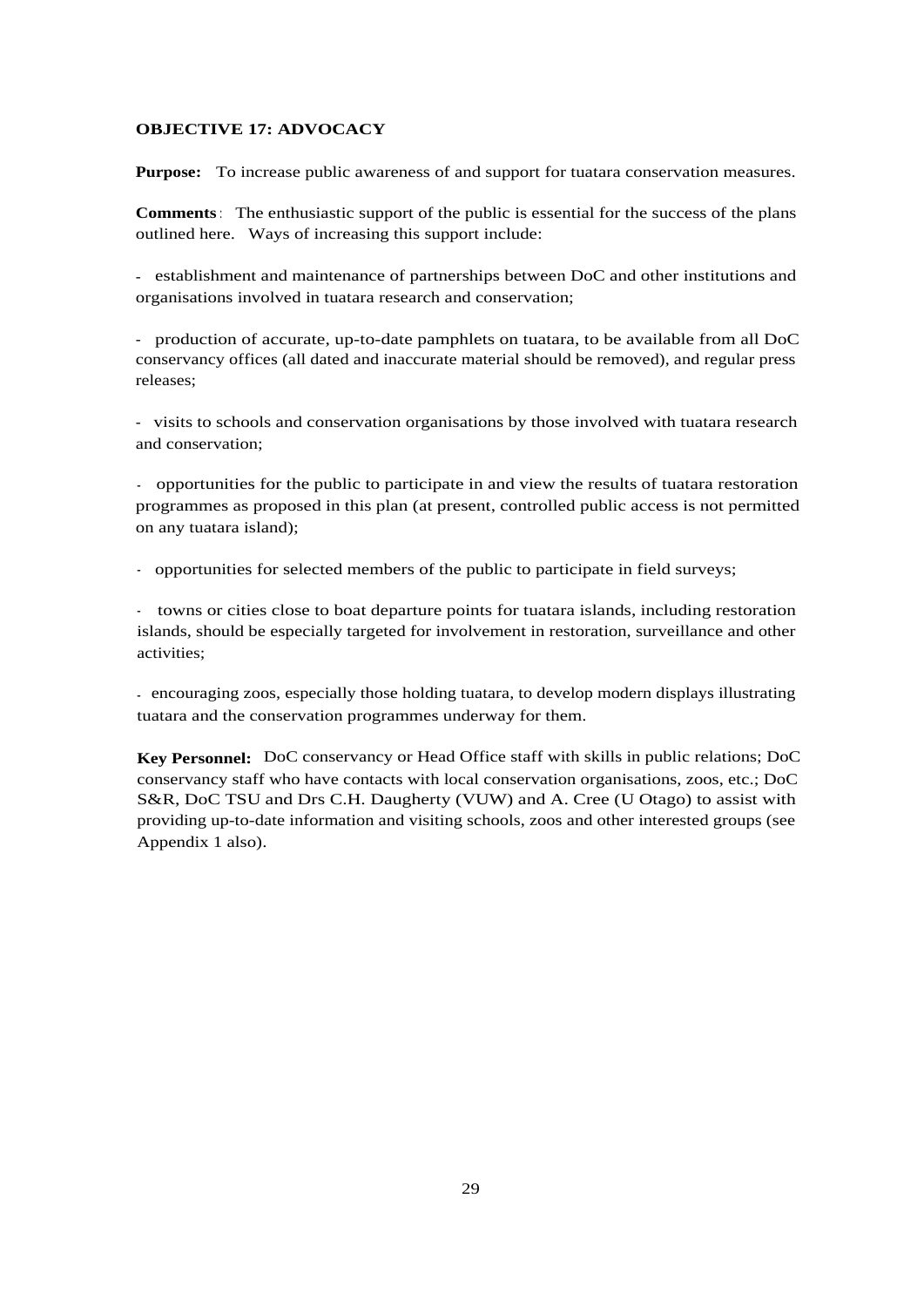#### **COSTS**

The approximate costs of projects outlined in this recovery plan for the next five years are given below. These costs exclude salaries of DoC staff, but include provision for contracts where these are likely to be involved (e.g., for many research projects).

#### **DoC Northland**

- \$15,000 total over five years for annual surveys and upgrading signs on all tuatara islands, and for surveying Archway Is.
- \$50,000-100,000 to eradicate kiore from the three Chickens islands, depending on method chosen and success rate.

#### **DoC Auckland**

- \$12,000 for two further surveys of Little Barrier Island.
- \$30,000 for surveying food supplies and habitat on an island for release of Little Barrier tuatara (should this option prove necessary), and for monitoring survival and impacts of tuatara subsequent to release.

#### **DoC Waikato**

- \$30,000 total over five years for annual surveys and upgrading signs on all tuatara islands, and for surveying Whenuakura and Hauturu (Whangamata Group) and Penguin and Rabbit islands (Slipper Group).
- \$50,000-100,000 for kiore eradication on Stanley, Red Mercury, Cuvier and Middle Chain, depending on method chosen and success rate.
- \$2000-3000 for recovery and release of juvenile tuatara on Red Mercury, Stanley and Cuvier islands.
- \$30,000 for surveying food supplies and habitat, and modifying these if necessary, on Stanley, Red Mercury and Cuvier; and for monitoring survival and impacts of tuatara subsequent to release.

## **DoC Bay of Plenty**

- \$10,000 total over five years for annual surveys and upgrading signs on all tuatara islands
- \$2,000 for adult collection and transfer to Whale Island. L.
- \$30,000 for surveying food supplies and habitat, and modifying these if  $\tilde{\phantom{a}}$ necessary, on Whale; and for monitoring survival and impacts of tuatara subsequent to release.